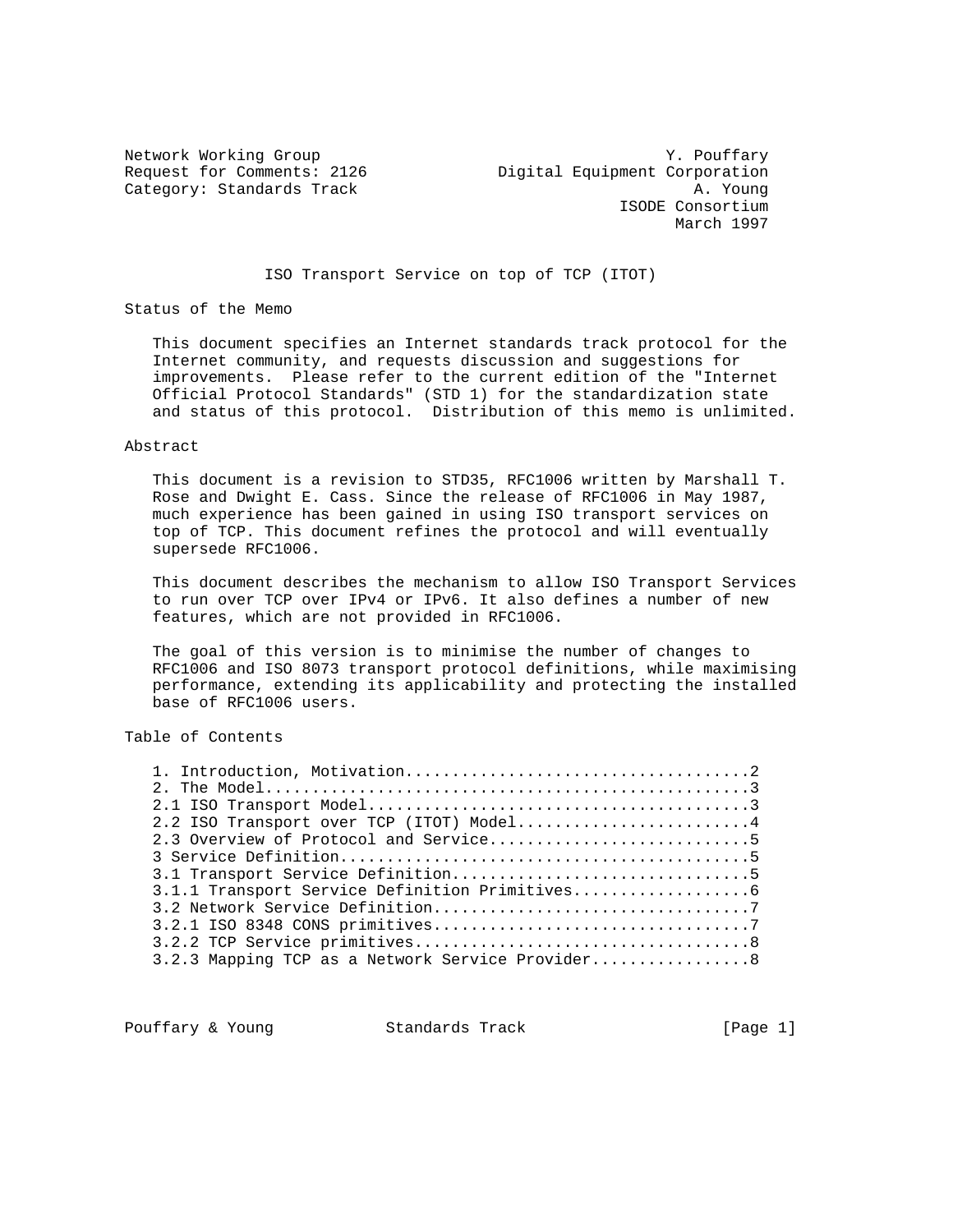| 3.2.3.1 Network Connection Establishment8                  |  |
|------------------------------------------------------------|--|
|                                                            |  |
| 3.2.3.3 Network Connection Release10                       |  |
|                                                            |  |
|                                                            |  |
| $4.1.1$ Connection Establishment11                         |  |
|                                                            |  |
|                                                            |  |
|                                                            |  |
| 4.2.1 Connection Establishment12                           |  |
|                                                            |  |
|                                                            |  |
|                                                            |  |
|                                                            |  |
| 5.1 String representation of ITOT access point addresses17 |  |
| 5.2 OSI Network Address encoding17                         |  |
|                                                            |  |
| 6.1 TCP Connection Establishment17                         |  |
|                                                            |  |
|                                                            |  |
|                                                            |  |
|                                                            |  |
|                                                            |  |
| 6.7 Class 2 Expedited Data Acknowledgement21               |  |
| 6.8 Class 2 Normal Data and Expedited Data handling21      |  |
| 6.9 Class 2 Forward Connection procedure22                 |  |
|                                                            |  |
| 7. Rationale - Interoperability with RFC100622             |  |
|                                                            |  |
|                                                            |  |
|                                                            |  |
|                                                            |  |

1. Introduction, Motivation

 There are two basic approaches which can be taken when "porting" ISO applications to TCP/IP ([RFC793],[RFC791]) and IPv6 [IPV6] environments. One approach is to port each individual application separately, developing local protocols on top of TCP. A second approach is based on the notion of layering the ISO Transport Service over TCP/IP. This approach solves the problem for all applications which use the ISO Transport Service. This document describes the second approach.

 The protocol described in this memo is based on the observation that both the Internet Protocol Suite and the ISO Protocol Suite are layered systems. A key aspect of the layering principle is that of layer-independence. The concept of layer-independence means that if

Pouffary & Young Standards Track [Page 2]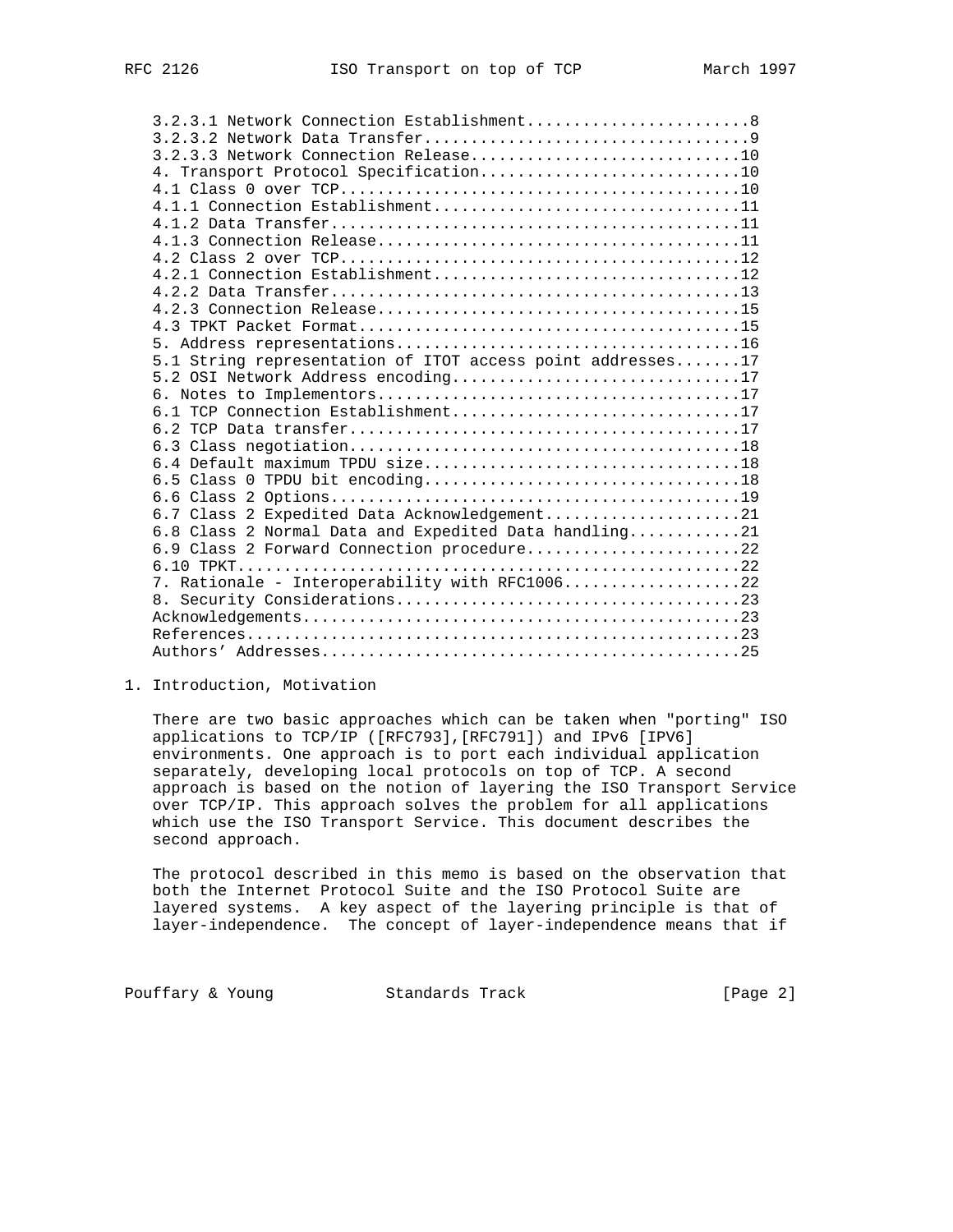one preserves the services offered by a particular layer (the Service-Provider) then the Service-User at that layer is completely unaffected by changes in the underlying layers or by the protocol used within the layer.

 This document defines a Transport Service which appears to be identical to the Services and Interfaces offered by the ISO Transport Service Definition [ISO8072], but which will in fact implement the ISO Transport Protocol [ISO8073] on top of TCP/IP (IPv4 or IPv6), rather than the ISO Network Service [ISO8348].

 The basis of this document is STD35, RFC1006 [RFC1006] written by Marshall T. Rose and Dwight E. Cass and it defines two transport classes of service. Transport Class 0 refines and supersedes the RFC1006 protocol and is aimed at preserving the RFC1006 installed base. Transport Class 2 defines a number of new features which are not provided in RFC1006, such as independence of Normal and Expedited Data channels and Explicit Transport Disconnection. These new features are largely based on RFC1859 [RFC1859] and extend the applicability of RFC1006 to new groups of applications.

 This document specifies changes to the standards mentioned above and must be read in the context of the above mentioned standards. It will not be meaningful on its own.

 The 'well known' TCP port 102 is reserved for hosts which implement the Protocol described in this document. Note that the Protocol does not mandate the use of TCP port 102 for all connections.

2. The Model

 This section describes the differences between the model used by the ISO Transport and that described in this document.

2.1 ISO Transport Model

 The ISO 8072 standard describes the ISO Transport Service Definition (TS). The ISO Transport Service Definition describes the services offered by the Transport Service Provider and the interfaces used to access these services.

 The ISO 8073 standard describes the ISO Transport Protocol Specification (TP). The ISO Transport Protocol specifies common encoding rules and a number of classes of transport protocol procedure which can be used with different network Quality of Service.

Pouffary & Young Standards Track [Page 3]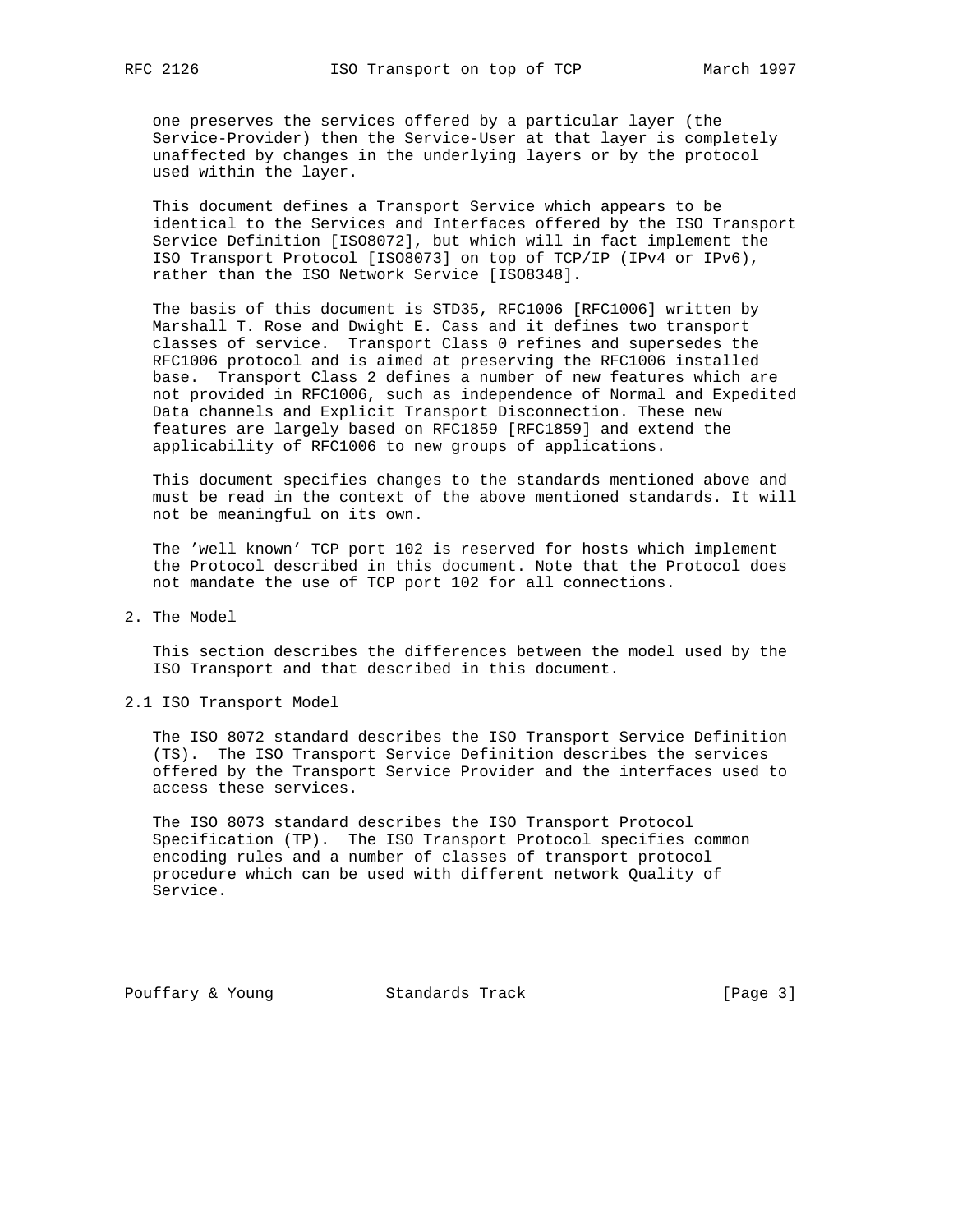The ISO 8348 standard describes the ISO Network Service Definition (NS). The ISO Network Service Definition describes the services offered by the network service Provider and the interfaces used to access these services.

The ISO Network Service specifies two type of service:

- Connection Oriented Network Service (CONS)

- ConnectionLess Network Service (CLNS)

 The ISO Transport Protocol specifies five classes of procedures when operating over CONS and one class of procedure when operating over CLNS.

The relationship of these ISO standards is illustrated below:

 Transport Service User | |-ISO Transport Service Definition [ISO8072] | +--------------------------------------------------+ Transport Service Provider | ISO Transport Protocol Specification [ISO8073] | +--------------------------------------------------+ | |-ISO Network Service Definition [ISO8348]

2.2 ISO Transport over TCP (ITOT) Model

 This document defines a model which provides ISO Transport Service, with minor extensions, running over TCP.

 The ISO 8072 Transport Service is supported with minor modifications. See section 3.1.

 The ISO 8073 Transport Protocol with some modifications is used to provide the modified Transport Service.

 The Transmission Control Protocol is used in place of the ISO 8348 to provide a CONS like service. See section 4.

 This document specifies a simple encapsulation mechanism between the modified ISO 8073 Transport Protocol and the TCP.

|

Pouffary & Young Standards Track [Page 4]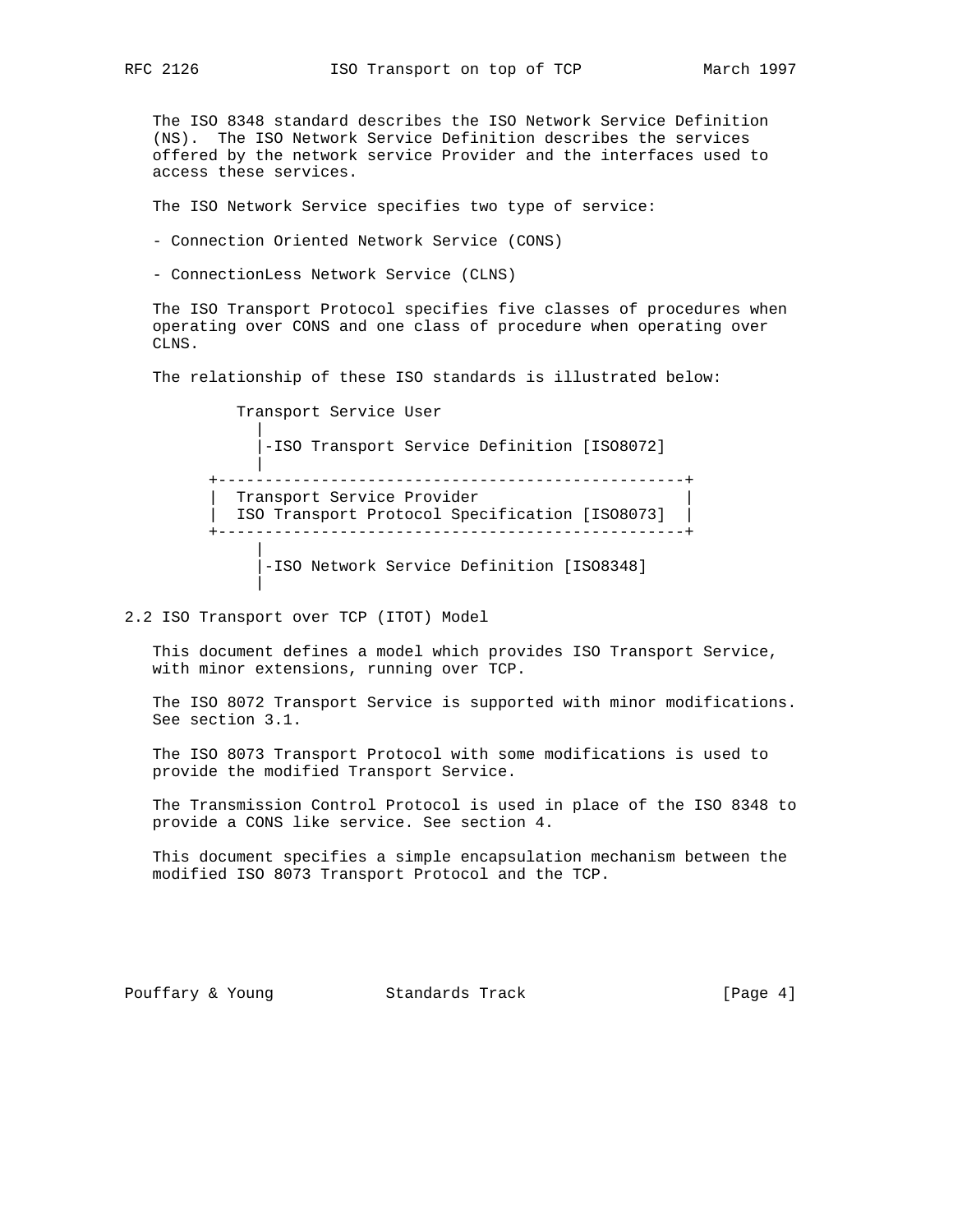ISO 8073 Transport Protocol specifies five classes when operating over ISO 8348 CONS. This document specifies how to operate class 0 and 2 over TCP. This document does not prevent use of other classes from operating over TCP, but their specification is beyond the scope of this document.

The relationship of these standards is illustrated below:

 Transport Service User | |-ISO Transport Service (modified) | +--------------------------------------------------+ Transport Service Provider | ISO Transport Protocol (modified) Specification | +--------------------------------------------------+ | |-TCP as a Connection Oriented Network Service |

### 2.3 Overview of Protocol and Service

 This document defines use of the ISO Transport Protocol (with some extensions) running over TCP. Two variants of the protocol are defined, "Class 0 over TCP" and "Class 2 over TCP", which are based closely on the ISO Transport Class 0 and 2 Protocol.

 Section 3 defines the Service offered to the Transport User by this protocol, and shows the differences from the ISO Transport Service. The mapping between the Service primitives in the ISO Network Service and TCP are defined. Section 4 defines the Transport Protocol.

3 Service Definition

 This section describes the Transport Service offered to the Transport User. It also defines the mapping between the Network Service Definition and the TCP Service Definition.

3.1 Transport Service Definition

 ISO 8072 Transport Service is supported with the following extensions:

- Use of Quality of Service parameter is not defined
- Access to Non-disruptive Transport Disconnection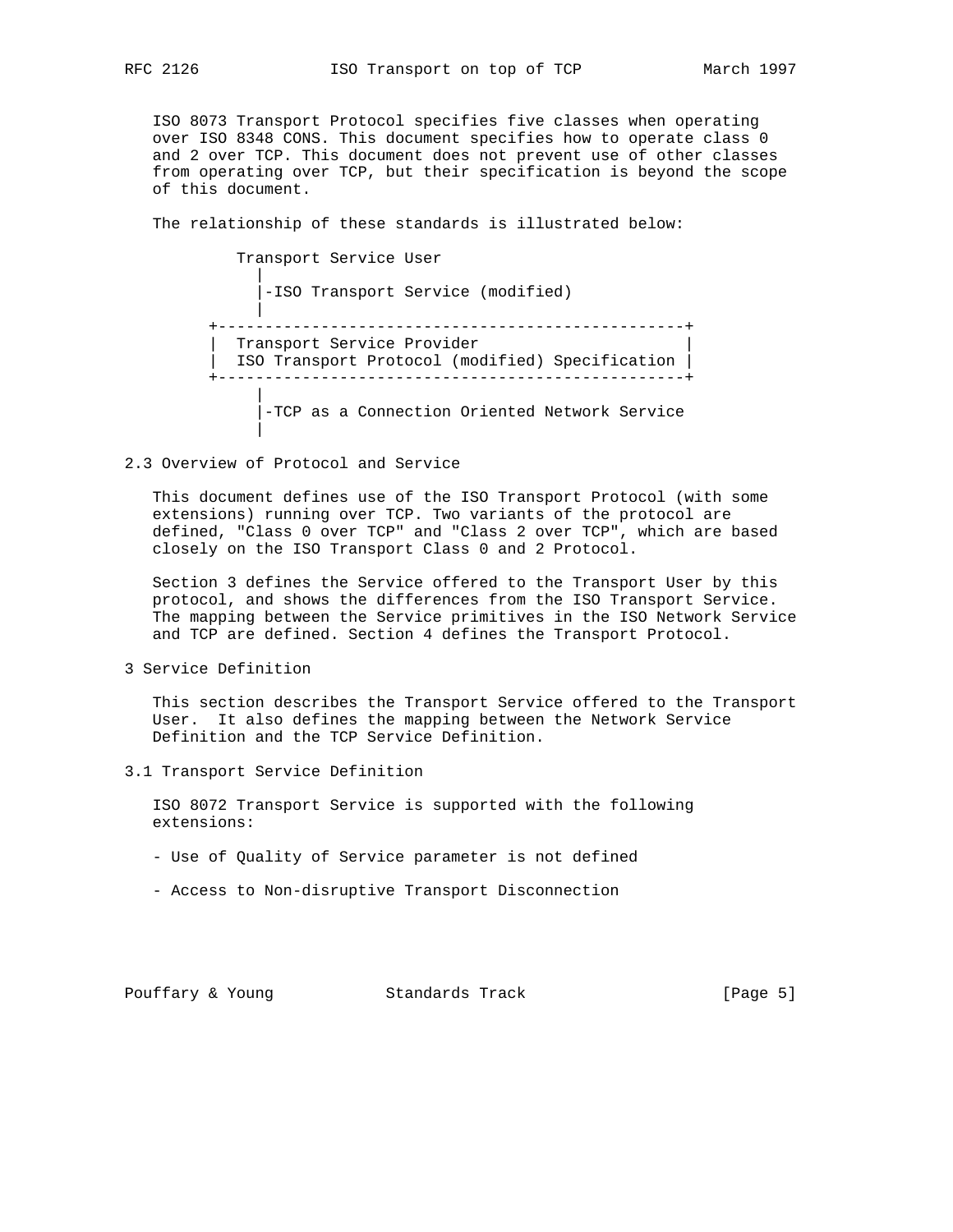# 3.1.1 Transport Service Definition Primitives

 Information is transferred to and from the TS-User in the Transport Service primitives listed below:

Actions

- T-CONNECT.REQUEST - a TS-User indicates that it wants to establish transport connection
- T-CONNECT.RESPONSE - a TS-User indicates that it will honour the request
- T-DISCONNECT.REQUEST
	- a TS-User indicates that the transport connection is to be closed
- T-DATA.REQUEST - a TS-User sends data
- T-EXPEDITED DATA.REQUEST - a TS-User sends "expedited" data

Events

T-CONNECT.INDICATION

 - a TS-User is notified that a transport connection establishment is in progress

T-CONNECT.CONFIRMATION

 - a TS-User is notified that the transport connection has been established

```
 T-DISCONNECT.INDICATION
   - a TS-User is notified that the transport connection is closed
```
- T-DATA.INDICATION
	- a TS-User is notified that data can be read from the transport connection

T-EXPEDITED\_DATA.INDICATION

 - a TS-User is notified that expedited data can be read from the transport connection

Pouffary & Young Standards Track [Page 6]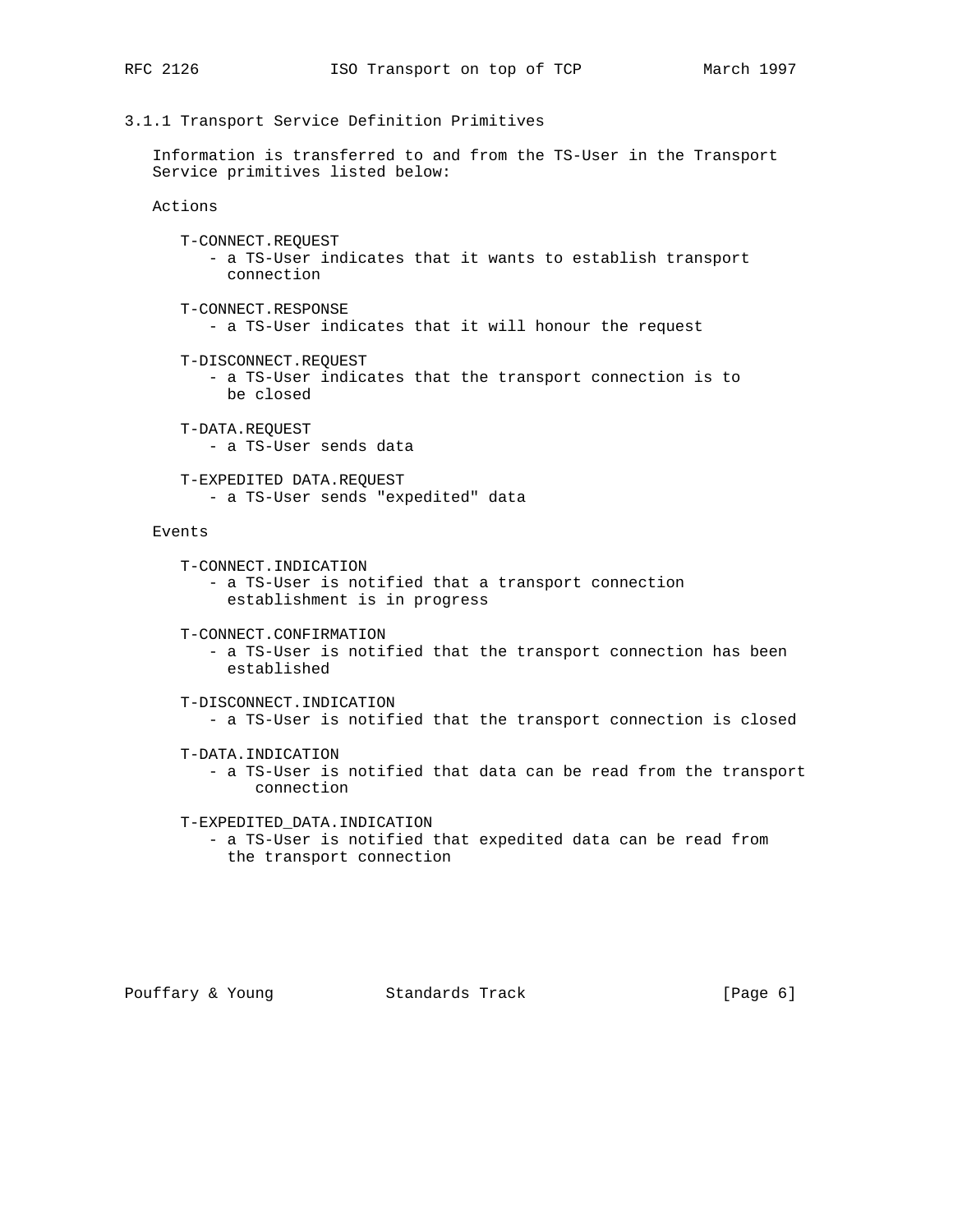# 3.2 Network Service Definition

This section describes how TCP is used to provide ISO 8348 CONS.

3.2.1 ISO 8348 CONS primitives

 Information is transferred to and from the NS-provider in the Network Service Primitives listed below:

Actions

 N-CONNECT.REQUEST - a NS-user indicates that it wants to establish a network connection

N-CONNECT.RESPONSE

- a NS-user indicates that it will honour the request

N-DISCONNECT.REQUEST

 - a NS-user indicates that the network connection is to be closed

 N-DATA.REQUEST - a NS-user sends data

 N-EXPEDITED\_DATA.REQUEST - a NS-user sends "expedited" data

### Events

```
 N-CONNECT.INDICATION
   - a NS-user is notified that a network connection establishment
     is in progress
N-CONNECT.CONFIRMATION
   - a NS-user is notified that the network connection has been
     established
N-DISCONNECT.INDICATION
   - a NS-user is notified that the network connection is closed
```
N-DATA.INDICATION

 - a NS-user is notified that data can be read from the network connection

### N-EXPEDITED\_DATA.INDICATION

 - a NS-user is notified that expedited data can be read from the connection

Pouffary & Young Standards Track [Page 7]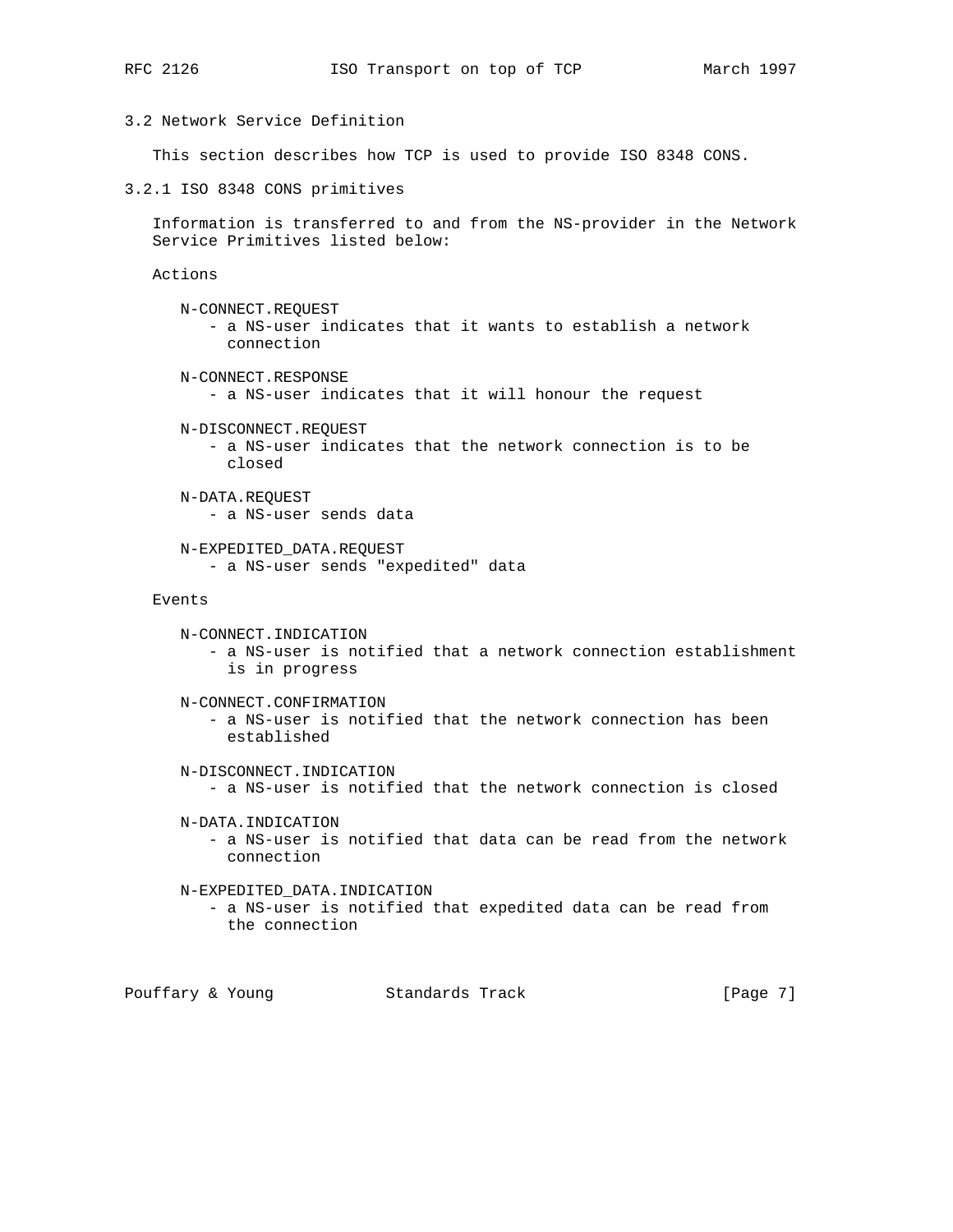## 3.2.2 TCP Service primitives

 The mapping between, ISO 8348 CONS primitives and TCP Service primitives, defined in this document assumes that the TCP offers the following service primitives:

## Actions

 TCP-LISTEN\_PORT - PASSIVE open on given port

- TCP-OPEN\_PORT - ACTIVE open to the given port
- TCP-READ\_DATA - data is read from the connection
- TCP-SEND\_DATA - data is sent on the connection
- TCP-CLOSE - the connection is closed (pending data is sent)

Events

- TCP-CONNECTED - open succeeded (either ACTIVE or PASSIVE)
- TCP-CONNECT\_FAIL
	- ACTIVE open failed
- TCP-DATA\_READY - Data can be read from the connection
- TCP-ERRORED - the connection has errored and is now closed
- TCP-CLOSED - an orderly disconnection has started

3.2.3 Mapping TCP as a Network Service Provider

3.2.3.1 Network Connection Establishment

 In order to perform a N-CONNECT.REQUEST action, the TS-Provider performs a TCP-OPEN\_PORT to the desired IPv4 or IPv6 address using the selected TCP port. When the TCP signals either success or failure, this results in an N-CONNECT.INDICATION action.

Pouffary & Young Standards Track [Page 8]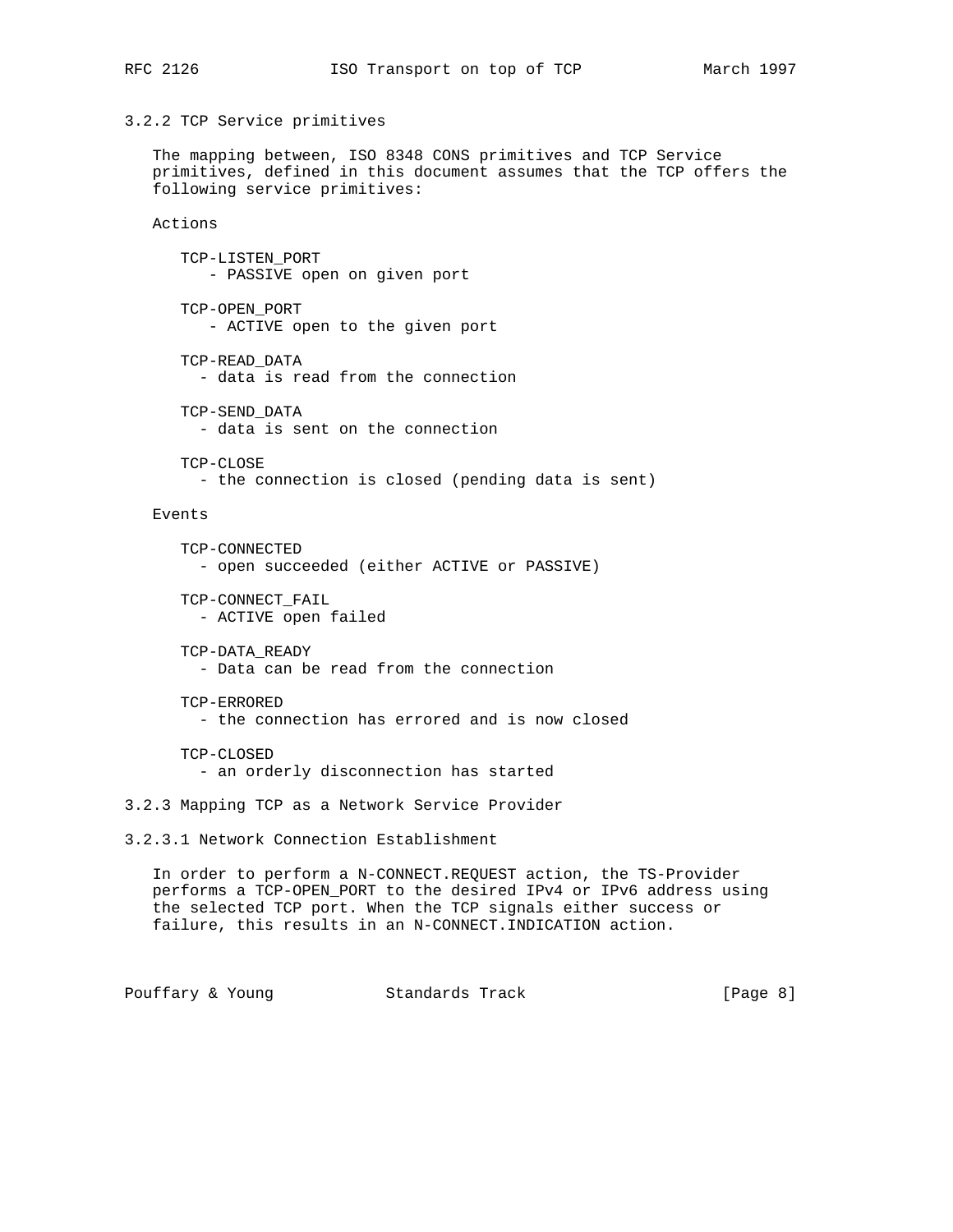In order to await a N-CONNECT.INDICATION event, a server performs a TCP-LISTEN\_PORT to the selected TCP port. When a client successfully connects to this port, the TCP-CONNECTED event occurs and an implicit N-CONNECT.RESPONSE action is performed.

 Mapping parameters between the TCP service and the ISO 8348 CONS service is done as follow:

| Network Service          | TCP                                                   |
|--------------------------|-------------------------------------------------------|
| CONNECTION ESTABLISHMENT |                                                       |
| Called address           | server's IPv4 or IPv6 address<br>and TCP port number. |
| Calling address          | client's IPv4 or IPv6 address                         |
| all others parameters    | ignored                                               |

Please also refer to 'Notes to Implementors' section 6.1.

 TCP port 102 is reserved for implementations conforming to this specification. Use of any TCP port is conformant to this specification.

3.2.3.2 Network Data Transfer

 In order perform a N-DATA.REQUEST action, the TS-provider constructs the desired transport protocol data unit (TPDU), encapsulates the TPDU in a discrete unit called TPKT and uses the TCP-SEND\_DATA primitive. Please also refer to 'Notes to Implementors' section 6.2.

 In order to trigger a N-DATA.INDICATION action, the TCP indicates that data is ready through TCP-DATA\_READY event and a TPKT is read using the TCP-READ\_DATA primitive.

 Mapping parameters between the TCP service and the ISO 8348 CONS service is done as follow:

| Network Service | ጥጦጋ |
|-----------------|-----|
|                 |     |
| DATA TRANSFER   |     |

NS User Data (NSDU) DATA

Pouffary & Young Standards Track [Page 9]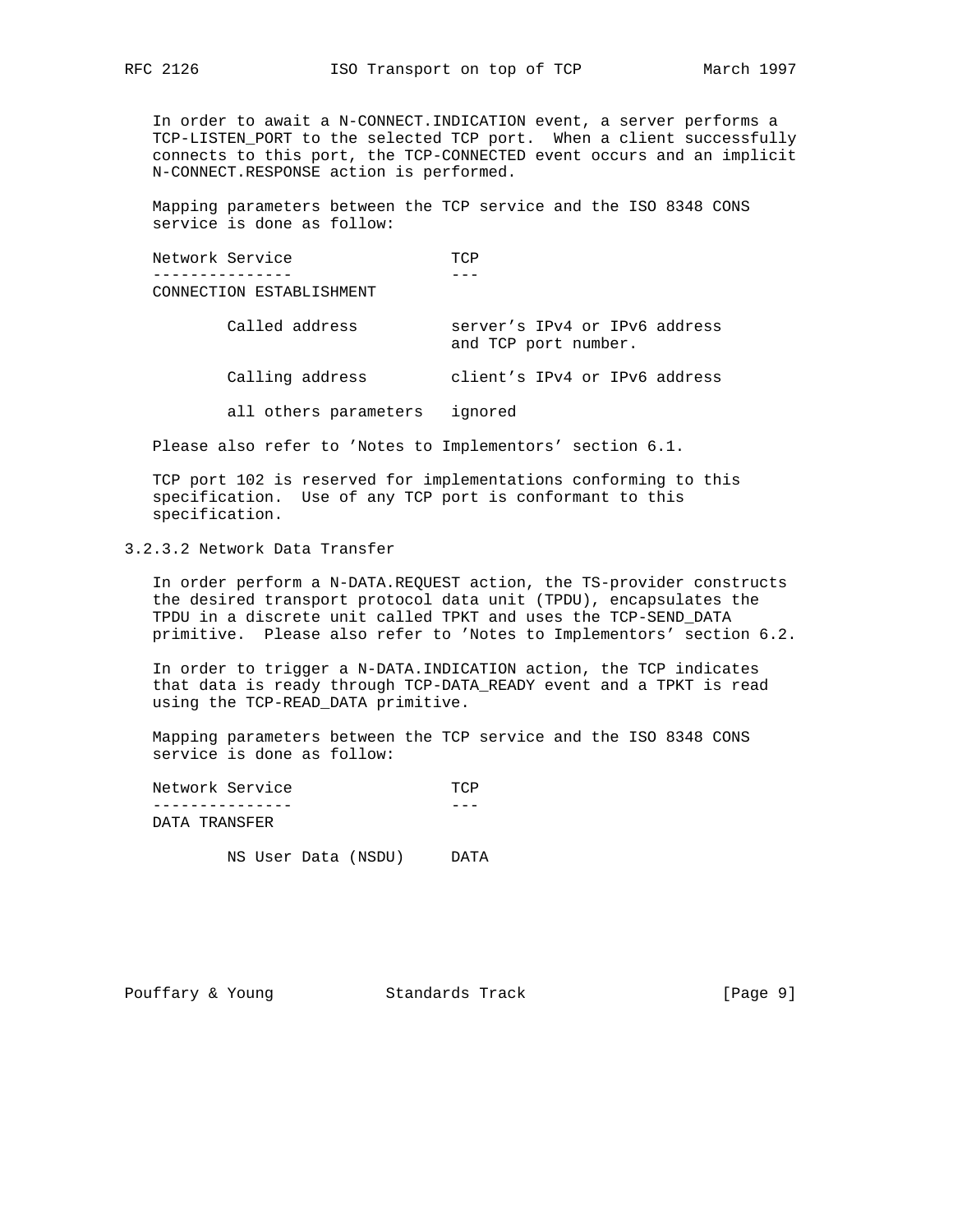3.2.3.3 Network Connection Release

 In order to perform an N-DISCONNECT.REQUEST action, the TS-provider simply closes the TCP connection through TCP-CLOSE primitive.

 In order to trigger a N-DISCONNECT.INDICATION, the TCP indicates that the connection has been closed through TCP-CLOSE event. If the TCP connection has failed the TCP indicates that the connection has been closed through TCP-ERRORED event, this trigger a N- DISCONNECT.INDICATION.

 Mapping parameters between the TCP service and the ISO 8348 CONS service is done as follow:

Network Service TCP --------------- --- CONNECTION RELEASE

all parameters ignored

4. Transport Protocol Specification

 ISO 8073 Transport Protocol Classes 0 and 2 are supported with extensions as defined in each subsections below.

 A Transport Protocol class is selected for a particular transport connection based on the requirements of the TS-User.

 ISO 8073 Transport Protocol exchanges information between peers in discrete units of information called transport protocol data units (TPDU). The protocol defined in this document encapsulates these TPDUs in discrete units termed Packets (TPKT).

 This document mandates the implementation of ISO 8073 Transport Protocol options negotiation (which includes class negotiation).

 Please refer to 'Notes to Implementors' section 6.3 with respect to Class negotiation and to the 'Rationale' section 7. with respect to Interoperability with RFC1006.

4.1 Class 0 over TCP

 Class 0 provides the functions needed for connection establishment with negotiation, data transfer with segmentation, and protocol error reporting. It provides Transport Connection with flow control based on that of the NS-provider (TCP). It provides Transport Disconnection based on the NS-provider Disconnection.

Pouffary & Young Standards Track [Page 10]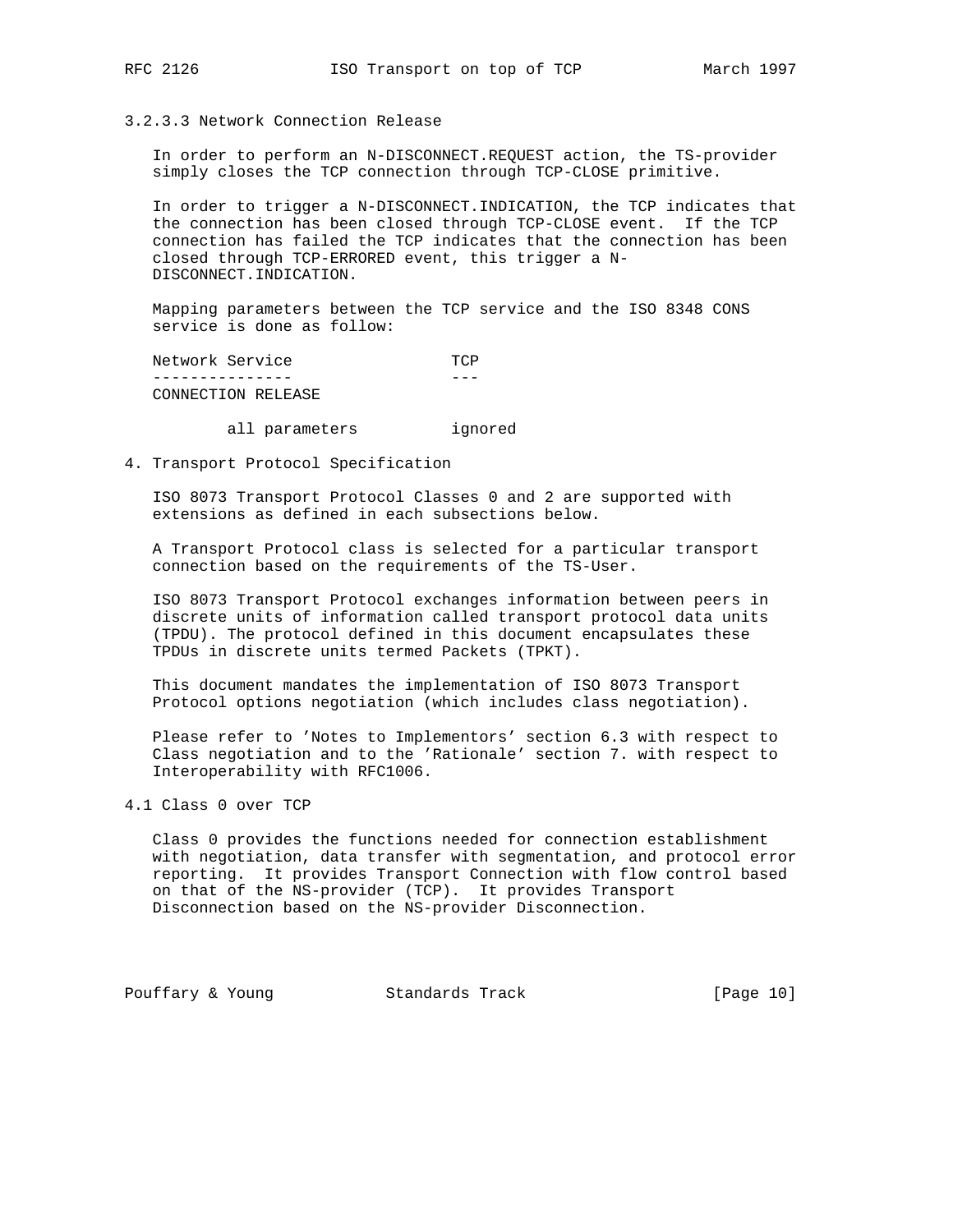Class 0 is suitable for data transfer with no Explicit Transport Disconnection.

4.1.1 Connection Establishment

 The principles used in connection establishment are based upon those described in ISO 8073, with the following extensions:

- Connect Data may be exchanged using the user data fields of Connect Request (CR) and Connect Confirm (CC) TPDUs
- Use of "Expedited Data Transfer Service" may be negotiated using the negotiation mechanism specified in ISO 8073. The default is to not use "Expedited Data Transfer Service".
- Non-standard TPDU size may be negotiated using the negotiation mechanism specified in ISO 8073. The maximum TPDU size is 65531 octets. The Default maximum TPDU size is 65531 octets. Please refer to 'Notes to Implementors' section 6.4.

#### 4.1.2 Data Transfer

 The elements of procedure used during transfer are based upon those presented in ISO 8073, with the following extension:

 - Expedited Data may be supported (if negotiated during connection establishment) by sending the defined Expedited Data (ED) TPDU.

 The ED TPDU is sent inband on the same TCP connection as all of the other TPDUs.

 To support Expedited Data a non-standard TPDU is defined. The format used for the ED TPDU is nearly identical to the format for the Normal Data (DT) TPDU. The only difference between ED TPDU and DT TPDU is that the value used for the TPDU code is ED and not DT. The size of a Expedited Data user data field is 1 to 16 octets.

 For TPDU bit encoding please refer to 'Notes to Implementors' section 6.5.

4.1.3 Connection Release

 The elements of procedure used during a connection release are identical to those presented in ISO 8073.

 Transport Disconnection is based on the NS-provider (TCP) Disconnection and is therefore disruptive.

Pouffary & Young Standards Track [Page 11]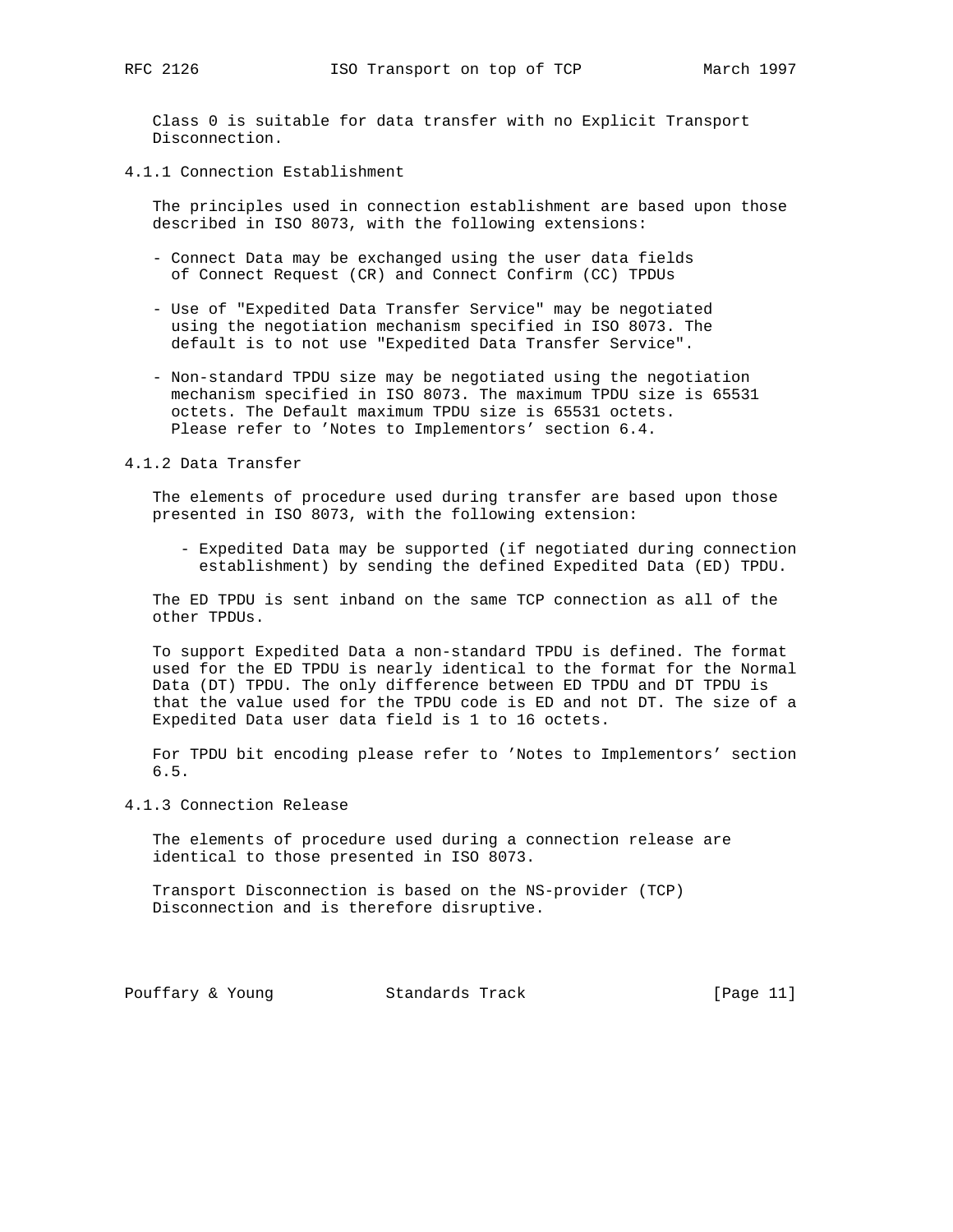4.2 Class 2 over TCP

 Class 2 provides the functions needed for connection establishment with negotiation, data transfer with segmentation, and protocol error reporting. It provides Transport Connection with flow control based on that of the NS-provider (TCP). It provides Explicit Transport Disconnection.

 Class 2 is suitable when independence of Normal and Expedited Data channels are required or when Explicit Transport Disconnection is needed.

4.2.1 Connection Establishment

 The principles used in connection establishment are based upon those described in ISO 8073, with the following extensions:

 - Connection Request and Connection Confirmation TPDUs may negotiate use of "Transport Expedited Data Transfer" service. "Transport Expedited Data Transfer" service is selected by setting bit 1 of the "Additional Option" parameter, and is negotiated using the mechanism specified in ISO 8073.

 The default is to not use "Transport Expedited Data Transfer Service".

 - Connection Request and Connection Confirmation TPDUs may negotiate use of "Expedited Data Acknowledgement". "Expedited Data Acknowledgement" is selected by setting bit 6 of the "Additional Option" parameter, and is negotiated using the mechanism specified in ISO 8073.

 The default is to not use "Expedited Data Acknowledgement" for Expedited Data transfer.

 - Connection Request and Connection Confirmation TPDUs may negotiate use of the "Non-blocking Expedited Data" service. "Non-blocking Expedited Data" is selected by setting bit 7 of the "Additional Option" parameter, and is negotiated using the mechanism specified in ISO 8073.

 The default is to not use the "Non-blocking Expedited Data" service.

 - Connection Request and Connection Confirmation TPDUs may negotiate use of either "Forward Connection (Splitting and Recombining)" or "Reverse Connection" procedure for Expedited Data transfer.

Pouffary & Young Standards Track [Page 12]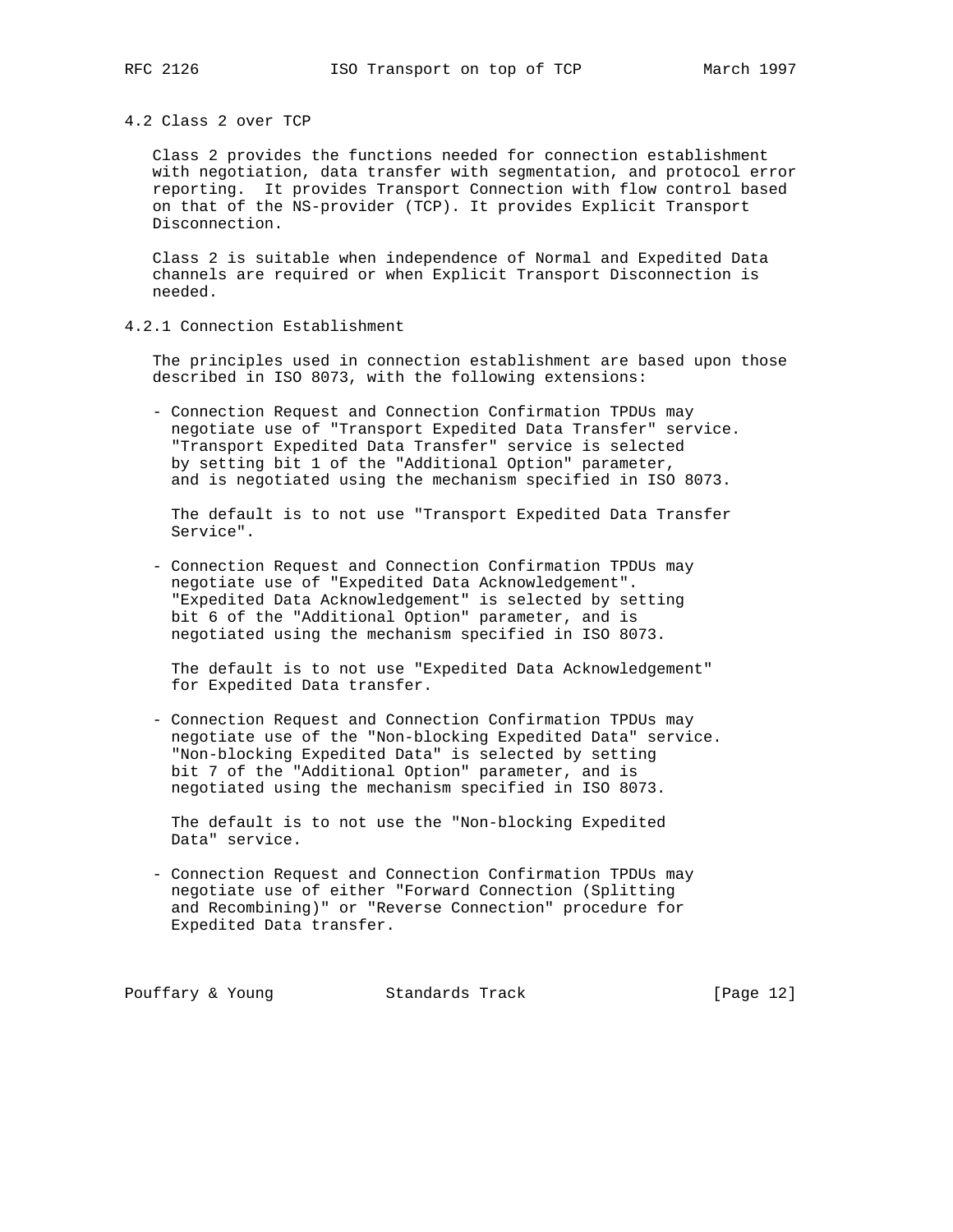Use of "Forward Connection" or use of "Reverse Connection" procedure is selected by setting bit 4 of the "Additional Option" parameter, and is negotiated using the mechanism specified in ISO 8073.

 The default is to use "Forward Connection" procedure for Expedited Data transfer.

- Connection Request and Connection Confirmation TPDUs must not negotiate the use of "Explicit Flow Control".
- Non-standard TPDU size may be negotiated using the negotiation mechanism specified in ISO 8073. The maximum TPDU size is 65531 octets. The default maximum TPDU size is 65531 octets. Please refer to 'Notes to Implementors' section 6.4.

 In the absence of a Flow Control policy, the use of ISO 8073 Multiplexing procedure lead to degradation of the quality of service. The Protocol defined in this document does not supported Multiplexing.

 For the values of the "Additional Option" parameter please refer to 'Notes to Implementors' section 6.6.

 For Class 2 options Profile please also refer to 'Notes to Implementors' section 6.6.

4.2.2 Data Transfer

 The elements of procedure used during transfer are based upon those presented in ISO 8073, with the following extensions:

- Expedited Data may be supported (if negotiated during connection establishment) by sending Expedited Data (ED) TPDU.
- "Expedited Data Acknowledgement" may be supported (if negotiated during connection establishment) by sending Expedited Data Acknowledgement (EA) TPDU.

 When using "Expedited Data Acknowledgement", ED TPDUs require acknowledgement, and once an ED TPDU is transmitted no further DT/ED TPDUs may be sent until the outstanding ED TPDU has been acknowledged.

 When non-use of "Expedited Data Acknowledgement" has been negotiated, ED TPDUs require no acknowledgement, and further DT/ED TPDUs may be sent immediatly.

Pouffary & Young Standards Track [Page 13]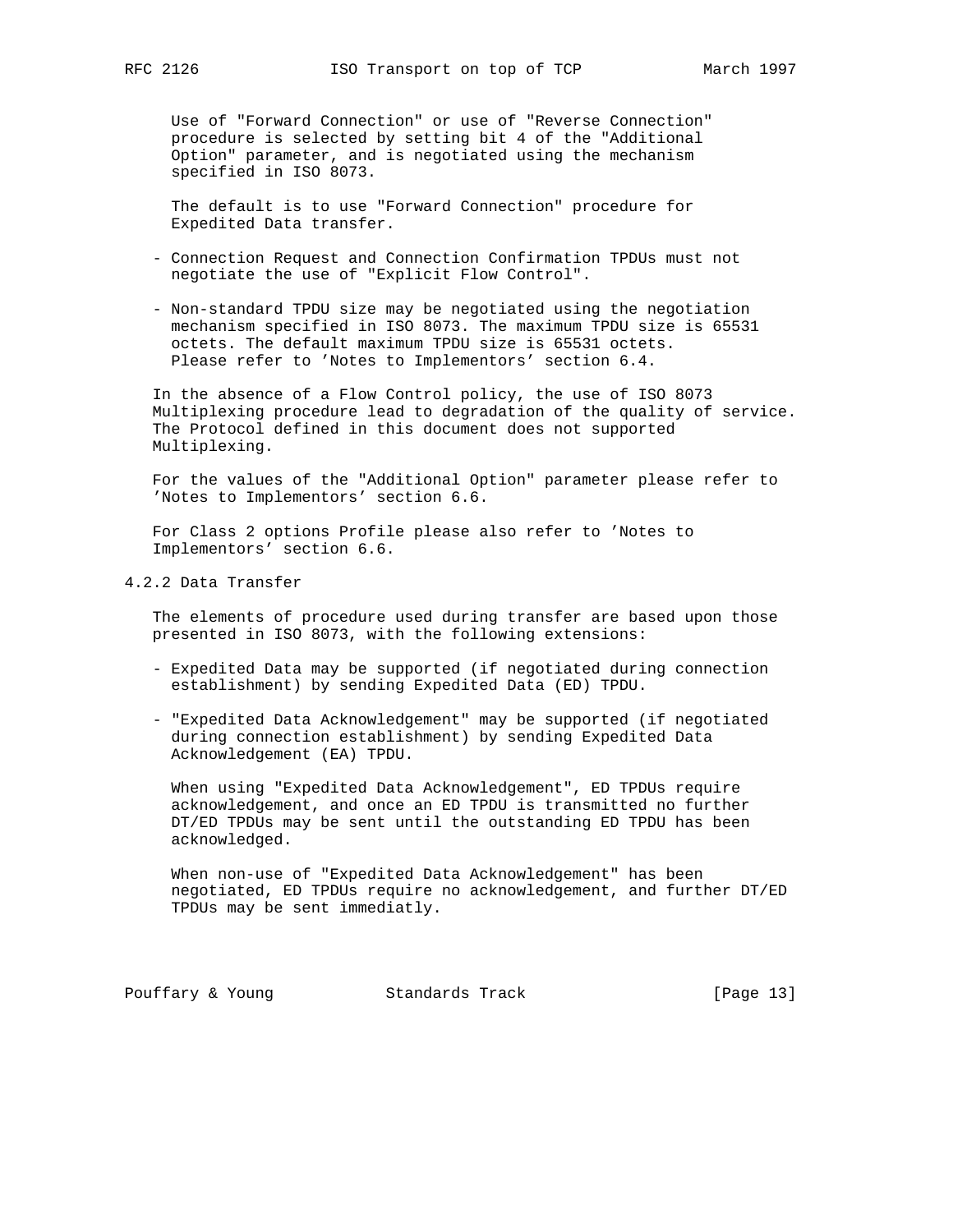Please refer to 'Notes to Implementors' section 6.7 and section 6.8.

 - "Non-blocking Expedited Data" service may be supported (if negotiated during connection establishment).

 When using "Non-blocking Expedited Data" service, the sender of an ED TPDU shall send the ED TPDU on both the Normal Data and Expedited Data TCP connections. Transmission of subsequent DT TPDU will not be interrupted. The receiver of ED TPDU counts how many ED TPDU it has seen on each TCP connection, and will only deliver to the TS-User the ED TPDU from the TCP connection with the higher count.

 When non-use of "Non-blocking Expedited Data" has been negotiated, ED TPDUs will not be duplicated.

 Please refer to 'Notes to Implementors' section 6.7 and section 6.8.

 - For Expedited Data transfer, there are two possible procedures for the establishment and assignment of the Expedited Data TCP connection. Which one is used is negotiated during connection establishment.

 Both the "Forward Connection" procedure and "Reverse Connection" procedure guarantee independence of the Normal Data TCP connection from the Expedited Data TCP connection. They also ensure that a busy Normal Data TCP connection cannot block an Expedited Data TCP connection.

 The Expedited Data TCP connection created by either procedure must be between the same pair of hosts as the Normal Data TCP connection, must not be shared among Transport Connections, and must remain established until the Transport Connection is terminated, at which time it must be closed.

 TCP connections created for Expedited Data transfer should also use the TCP primitives defined in this document.

 The Forward Connection (Splitting and Recombining) procedure is defined in ISO 8073. This procedure allows a transport connection to make use of multiple TCP connections. Please refer to 'Notes to Implementors' section 6.9.

 The Reverse Connection procedure is not defined in ISO 8073. When using the Reverse Connection procedure the initiator of a Transport Connection creates a Normal Data TCP connection using an

Pouffary & Young Standards Track [Page 14]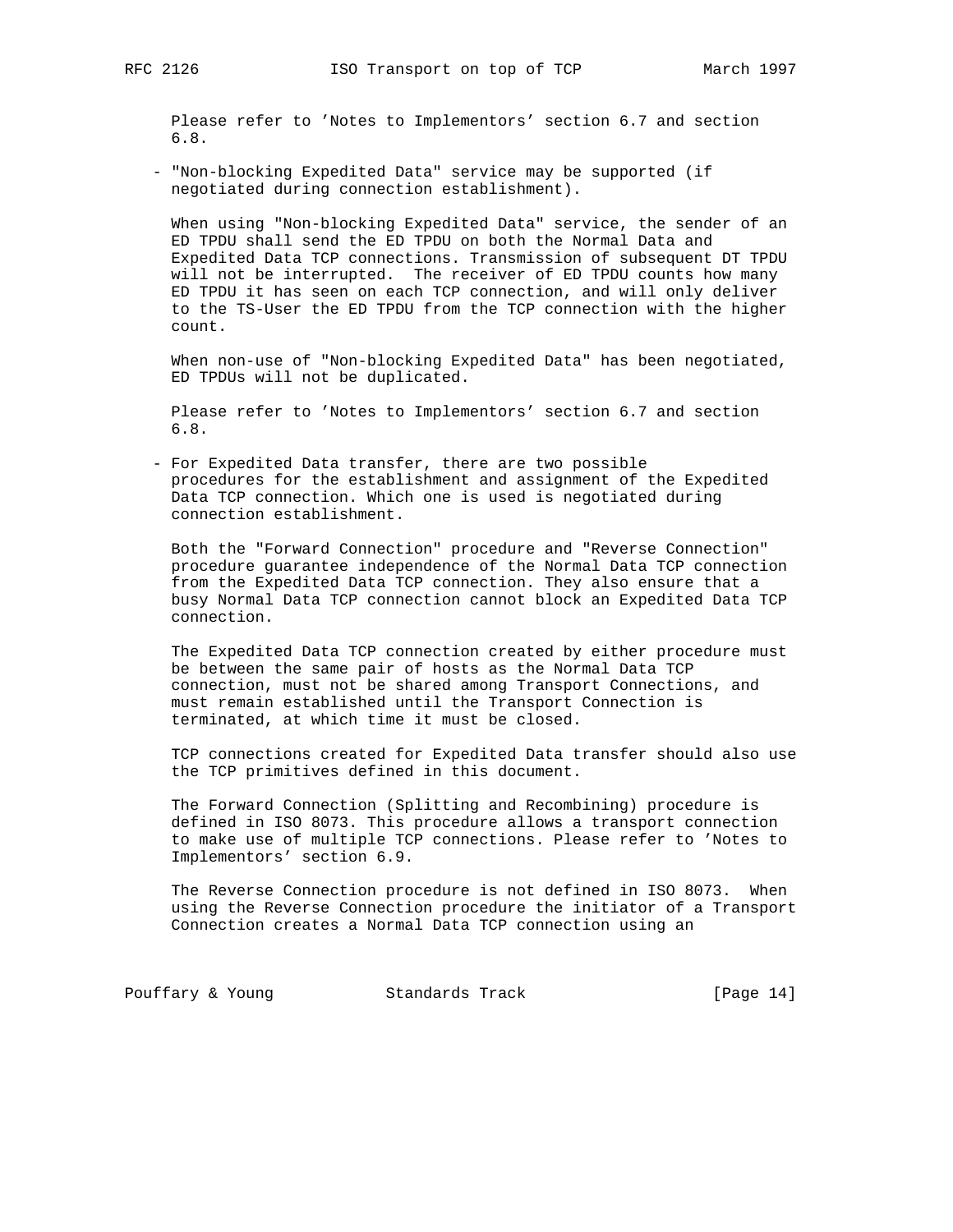arbitrarily-chosen local TCP port 'x' and a known remote TCP port (either the ITOT well-known port, or some other). The initiator listens for an incoming TCP connection on the TCP port 'x'. The responder of the Transport Connection must create a second TCP connection (to be used for Expedited Data) using an arbitrarily chosen local TCP port 'y' and the remote TCP port 'x' , before it can issue a CC TPDU on the Normal Data TCP connection. The initiator need not listen for further TCP connections on port 'x' after the Expedited Data TCP connection is established.

# 4.2.3 Connection Release

 The elements of procedure used during a connection release are based upon those described in ISO 8073. A connection can be terminated by the TS-user in one of two ways:

- Disruptive Disconnect
- Non-Disruptive Disconnect

 Disconnect Request (DR) and Disconnect Confirm (DC) TPDUs are exchanged in both cases. The DR TPDU carries a Reason code indicating the reason for the Disconnection.

 Disruptive Disconnect specifies that all TPDUs still at the source are not required to be sent to the destination before the connection is disconnected. The DR Reason code is normal (80 hex).

 Non-Disruptive Disconnect specifies that all TPDUs already given to the local TS-provider must be delivered to the remote TS-user, before the connection is disconnected. The DR Reason code is normal (80 hex) with Additional Information parameter value set to 80 hex.

# 4.3 TPKT Packet Format

 A fundamental difference between the TCP and the ISO Network Service expected by ISO Transport is that the TCP manages a continuous stream of octets, with no explicit boundaries.

 ISO Transport expects information to be sent and delivered in discrete objects termed Network Service Data Units (NSDU). Although ISO Transport allows combination of more than one TPDU inside a single NSDU for the purposes of discussion an NSDU is identical to a TPDU. Please refer to ISO 8073 for the valid set of concatenated TPDUs.

Pouffary & Young Standards Track [Page 15]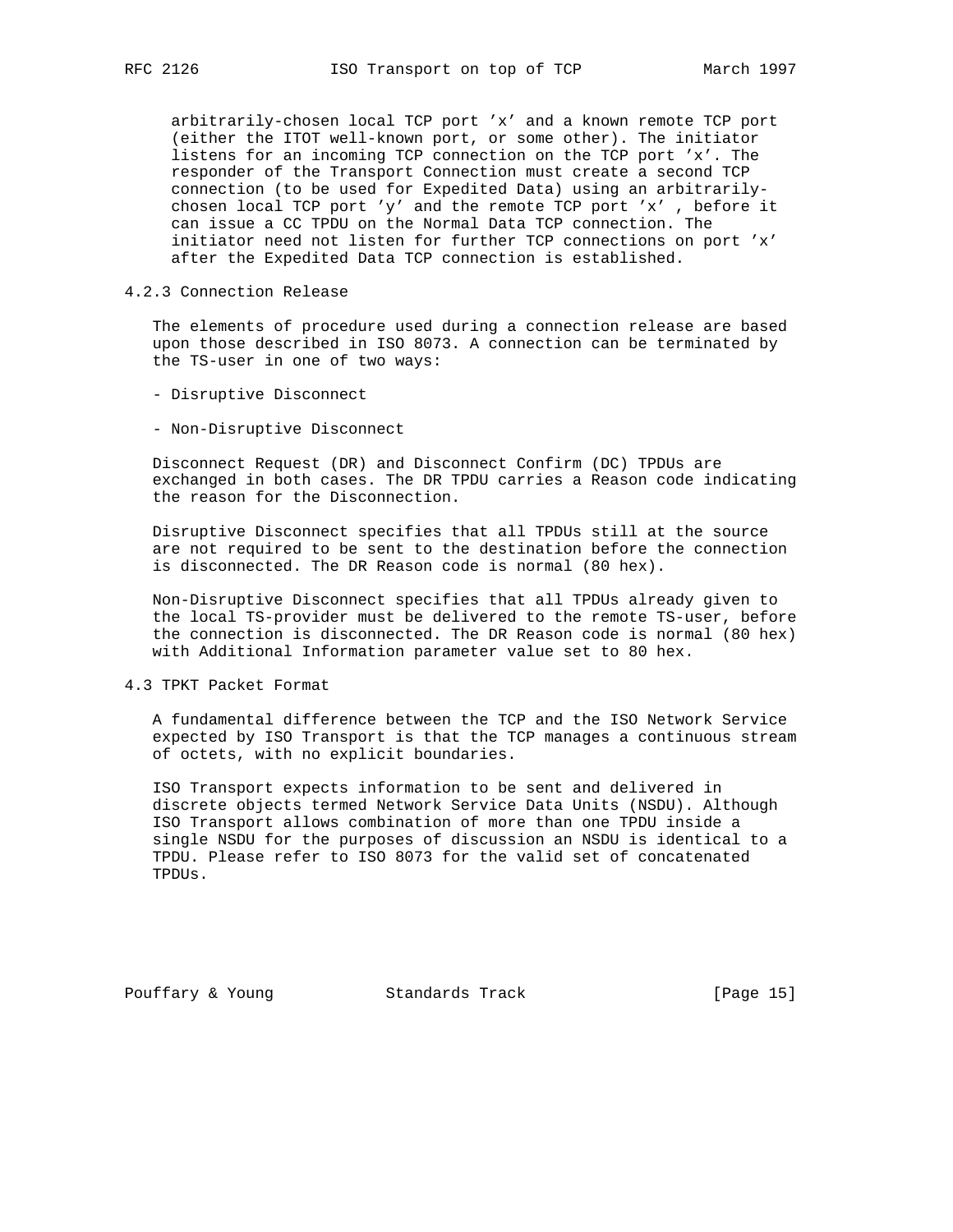The protocol described by this memo uses a simple packetization scheme in order to delimit TPDU. Each packet (TPKT), is viewed as an object of variable length composed of an integral number of octets.

- A TPKT consists of two part:
- a Packet Header
- a TPDU.

 The format of the Packet Header is constant regardless of the type of TPDU. The format of the Packet Header is as follows:

 +--------+--------+----------------+-----------....---------------+ +-<br>|version |reserved| packet length | +----------------------------------------------....---------------+ <8 bits> <8 bits> < 16 bits > < variable length > where: - Protocol Version Number length: 8 bits Value: 3 - Reserved length: 8 bits Value: 0 - (See 'Notes to Implementors' section 6.10) - Packet Length length: 16 bits Value: Length of the entire TPKT in octets, including Packet Header - TPDU ISO Transport TPDU as defined in ISO 8073 and as defined in this document.

5. Address representations

 It is desirable to be able to represent ITOT access point addresses as:

- Printable strings
- OSI Network Addresses (often known as NSAP addresses or simply NSAPAs)

This section defines the formats which MUST be used in each case.

| Pouffary & Young | Standards Track | [Page 16] |
|------------------|-----------------|-----------|
|------------------|-----------------|-----------|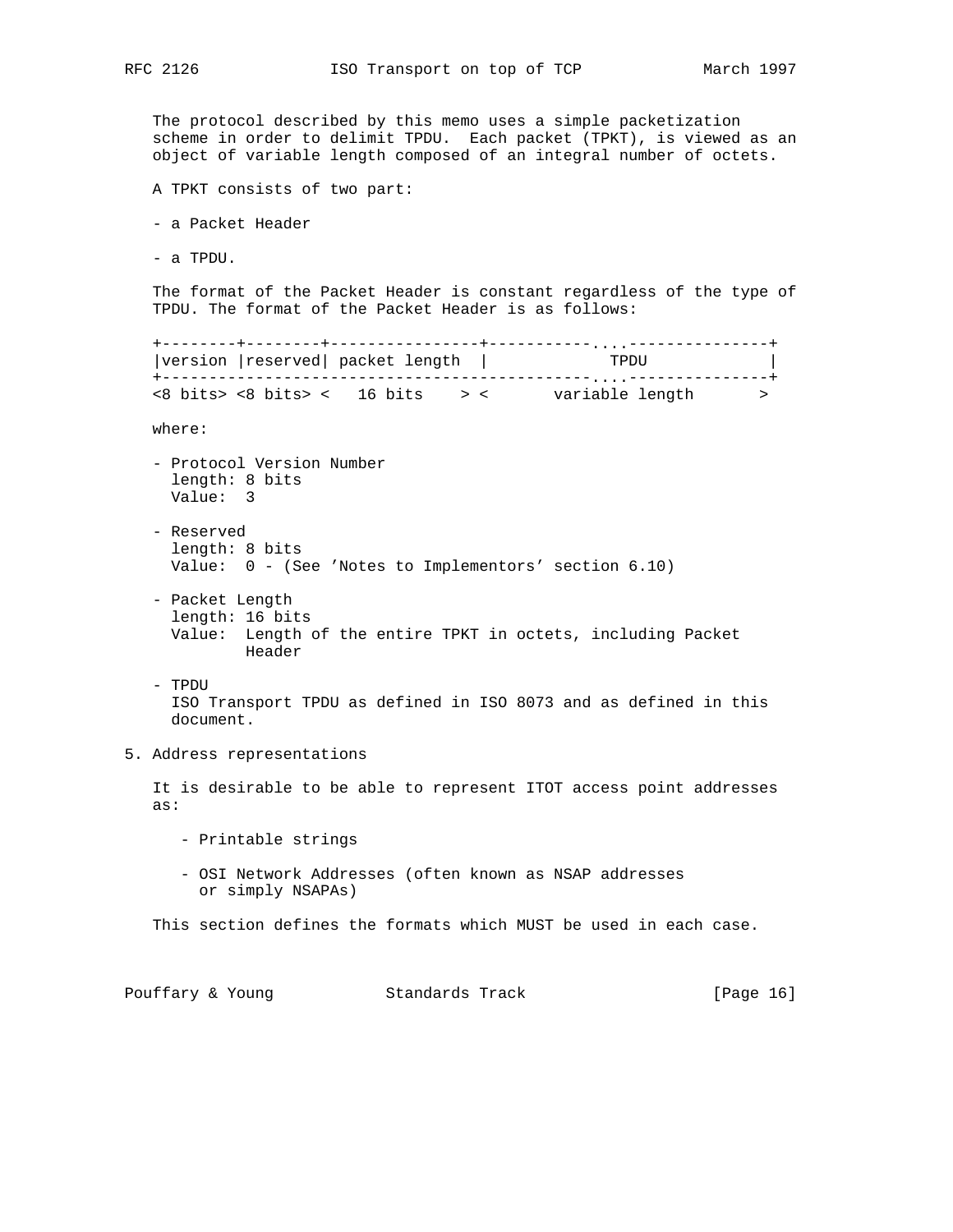5.1 String representation of ITOT access point addresses

 RFC1278 [RFC1278] defines a general string representation for OSI Presentation Addresses, including specific reference to RFC1006 addresses which encapsulate IPv4 addresses. RFC1278 is also applicable to ITOT addresses which encapsulate IPv4 addresses.

 This RFC is currently being updated to define a string representation for ITOT addresses which encapsulate IPv6 addresses.

 ITOT access point address string representation specify an IP address (IPv4 or IPv6) and an optional TCP port number.

5.2 OSI Network Address encoding

 RFC1277 [RFC1277] defines a general mechanism to encode addressing information within OSI Network Addresses (NSAPA), including specific reference to RFC1006 using IPv4. RFC1277 is also applicable to ITOT addresses using IPv4.

 The RFC "IPv6 addresses inside an NSAPA" [IPv6] defines general mechanisms for the support of NSAP addressing in an IPv6 network. It also defines how to embed an IPv6 address inside a OSI NSAP address.

 This RFC is applicable to ITOT addresses using IPv6. For ITOT addresses, the default selector of the NSAPA is defined to have the value '10000000'B.

 It should be noted that given that an IPv6 addresses can encode IPv4 addresses, this format can also encode ITOT addresses using IPv4.

- 6. Notes to Implementors
- 6.1 TCP Connection Establishment

 Implementors should be aware that ISO transport protocols assume that they will be told by the network service provider (in this case TCP/IP) when the network connection being used to transmit their TPDUs is unexpectedly terminated. It is therefore strongly suggested that the TCP keep alive mechanism be selected, as this ensures reporting of network connection loss.

6.2 TCP Data transfer

 For performance reason it is suggested that the Nagle algorithm [RFC 896] be disabled (using the TCP\_NODELAY socket option). This feature allows TPKT data to be sent without delay.

Pouffary & Young Standards Track [Page 17]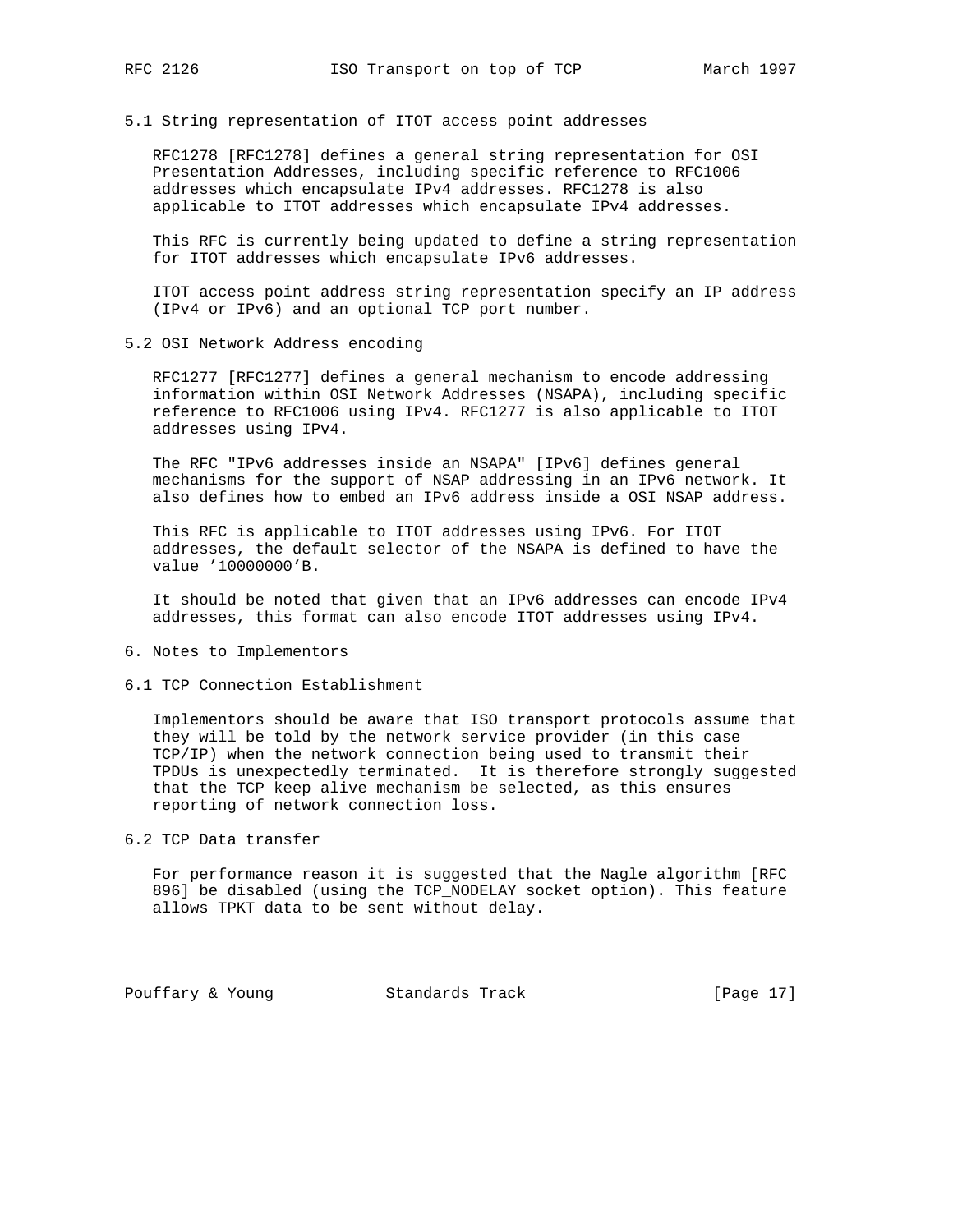### 6.3 Class negotiation

 The principle used in Class negotiation is identical to those described in ISO 8073. Class and options are negotiated during Connection establishment. The choice made by the Transport will depend upon the TS-User requirements as expressed via T-CONNECT service primitives.

 The initiator of the Transport Connection proposes a preferred class and may propose an alternative class.

The responder selects one class defined in the table below.

 If the preferred class is not selected then on receipt of the connect confirm TPDU the initiator adjusts its operation according to the class selected.

|                 | Proposed in CR TPDU | CC TPDU      |
|-----------------|---------------------|--------------|
| Preferred class | Alternative class   | Response     |
| class 0         | none                | class 0      |
| class 2         | class 0             | class 2 or 0 |
| class 2         | none                | class 2      |

6.4 Default maximum TPDU size

 The default maximum TPDU size value specified in this document breaks ISO Transport negotiation rule which states that the maximum TPDU size specified or defaulted by the CC TPDU cannot be greater than the maximum TPDU size proposed by the CR TPDU.

 To avoid the consequences of this, it is strongly recommended that the CC TPDU always specifies the maximum TPDU size value.

6.5 Class 0 TPDU bit encoding

 This protocol no longer allows credit and TPDU-NR (bits 0 to 6) fields to be ignored on input, which is in line with ISO 8073 encoding rules. RFC1006 TPDU encoding defined inconsistent encoding rules.

Pouffary & Young Standards Track [Page 18]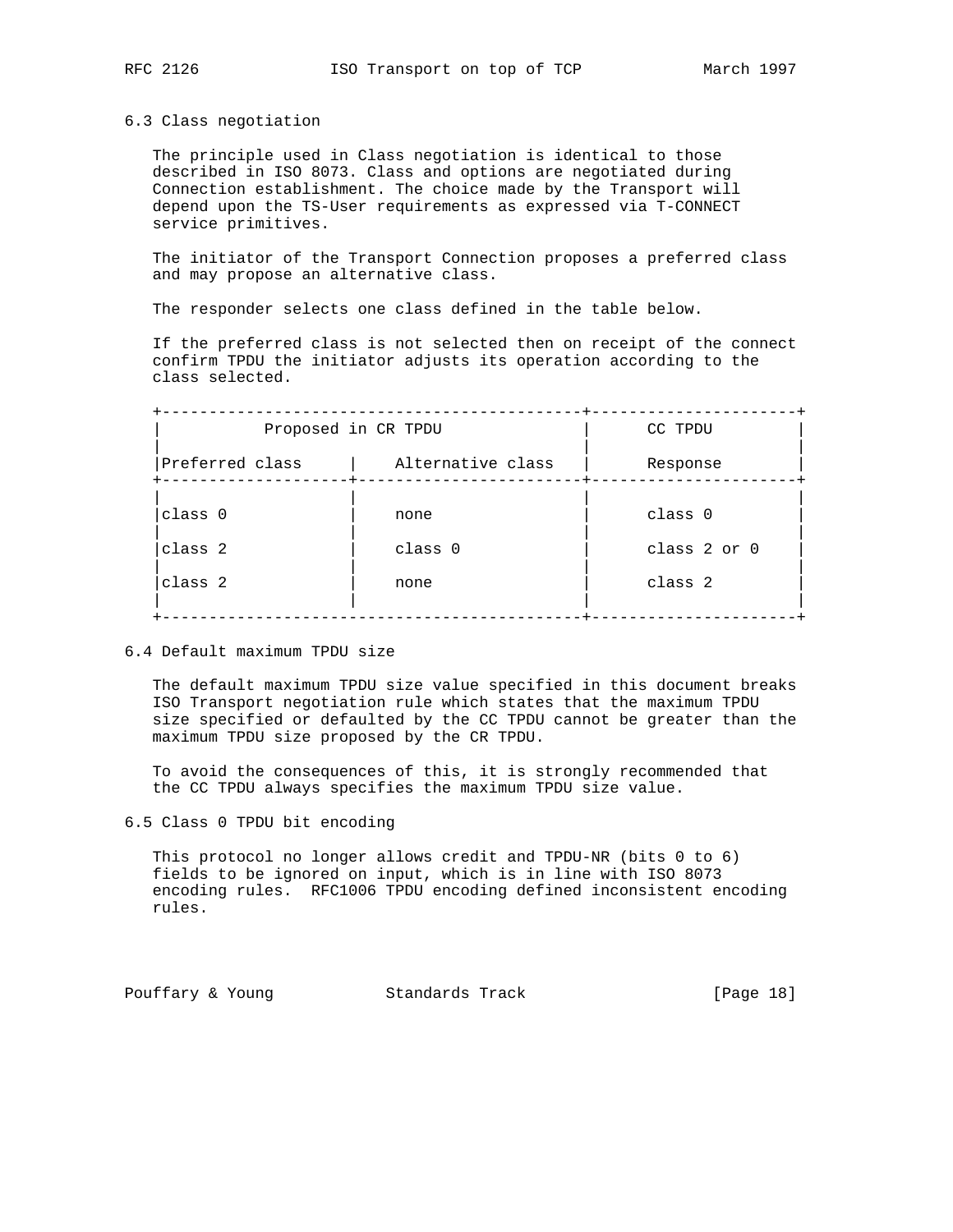# 6.6 Class 2 Options

Class 2 Additional Option parameter value

| BIT            | OPTION                                                                                                   |
|----------------|----------------------------------------------------------------------------------------------------------|
| 8              | Not applicable                                                                                           |
| 7              | = 1 Use of Non-blocking Expedited Data<br>= 0 Non-use of Non-blocking Expedited Data (default)           |
| $(*) 6$        | = 1 Use of Expedited Data Acknowledgement<br>= 0 non-use of Expedited Data Acknowledgement (default)     |
| 5              | Not applicable                                                                                           |
| $(*) 4$        | = 1 Use of Reverse Connection procedure<br>= 0 Use of Forward Connection procedure (default)             |
| 3              | Not applicable                                                                                           |
| $\mathfrak{D}$ | Not applicable                                                                                           |
| $\mathbf{1}$   | = 1 Use of Transport Expedited Data Service<br>= 0 Non-use of Transport Expedited Data Service (default) |

 (\*) In ISO 8073, bit 4 is defined as use of "Network Expedited" and bit 6 is defined as "Request Acknowledgement".

Pouffary & Young Standards Track [Page 19]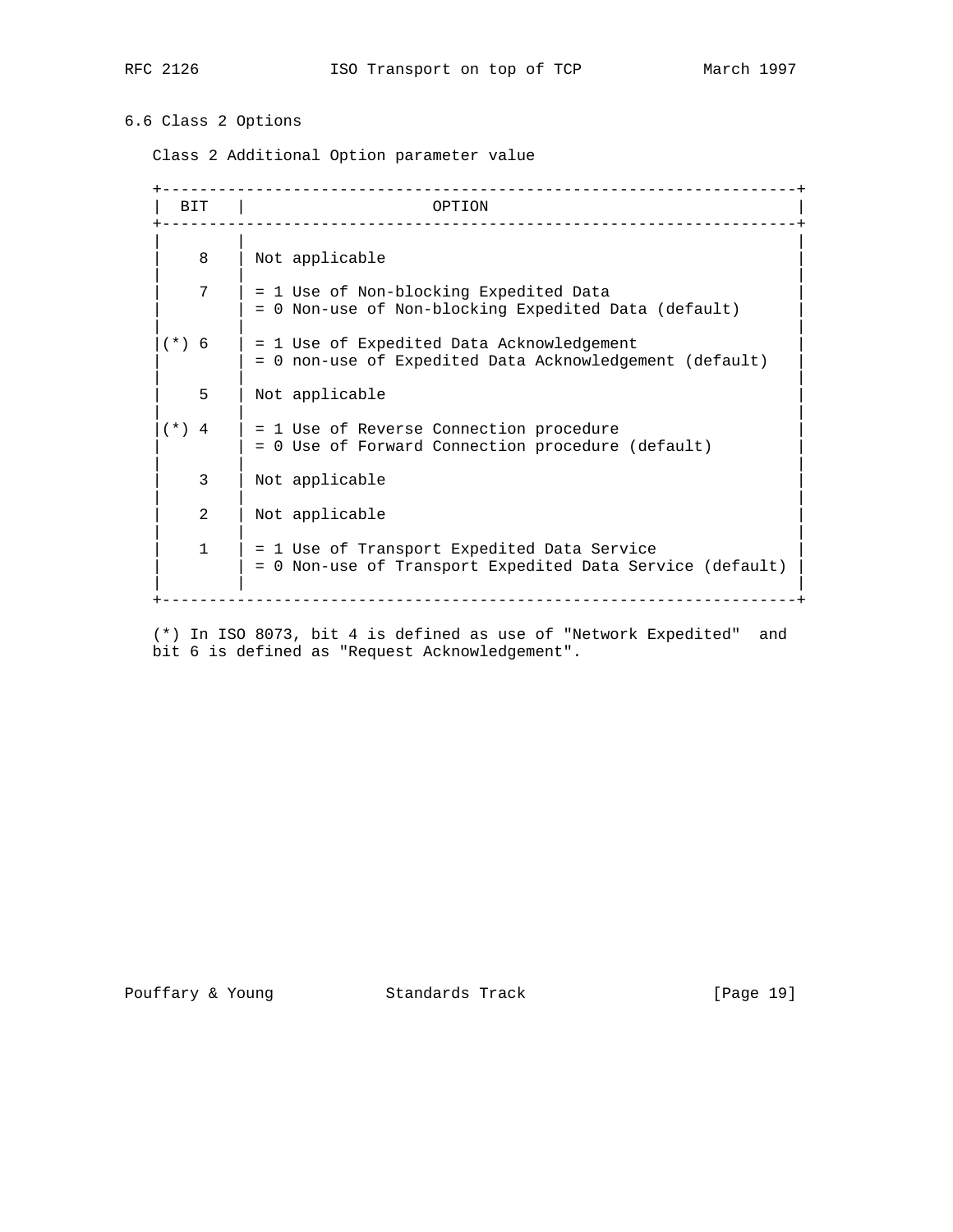Class 2 Options Profile

 +--------------------------------------------------------------------+ Bits Service selected | 1 4 6 7 | +--------------------------------------------------------------------+ 0 x x x Non-use of Transport Expedited Data Service | ---------------------------------------------------------| Bits 4 6 7 are not applicable (\*) +--------------------------------------------------------------------+ 1 x x x Use of Transport Expedited Data Service | ---------------------------------------------------------| | 1 0 x x Use of Expedited Data Service with Forward Connection| | -----------------------------------------------------| Forward Connection with Expedited Data | Acknowledgement<br>| 1 0 1 1 1 1 1 5 Forward Connect Forward Connection with Expedited Data Acknowledgement and use of Non-blocking Expedited Data (\*\*) | --------------------------------------------| | 1 0 0 0 Forward Connection with non-use of Expedited| Data Acknowledgement (\*\*\*) | 1 0 0 1 Forward Connection with non-use of Expedited| Data Acknowledgement and use of Non-blocking Expedited Data | -----------------------------------------------------| | 1 1 x x Use of Expedited Data Service with Reverse Connection| | -----------------------------------------------------| Reverse Connection with Expedited Data Acknowledgement<br>1 1 1 1 1 1 Reverse Connecti Reverse Connection with Expedited Data Acknowledgement and use of Non-blocking Expedited Data (\*\*) | --------------------------------------------| 1 1 0 0 Reverse Connection with non-use of Expedited  ${\small \begin{array}{lll} \texttt{Data Acknowledgement} & (\texttt{***}) \\ \texttt{1} & \texttt{0} & \texttt{1} \end{array} }$ Reverse Connection with non-use of Expedited Data Acknowledgement and use of Non-blocking Expedited Data +--------------------------------------------------------------------+

 (\*) Note the default (0000) provides an RFC1006-like service with Explicit Transport Disconnection.

 (\*\*) Note in this case use of Expedited Data Acknowledgement with use of Non-blocking Expedited Data is a wasted effort (See section 6.5)

Pouffary & Young Standards Track [Page 20]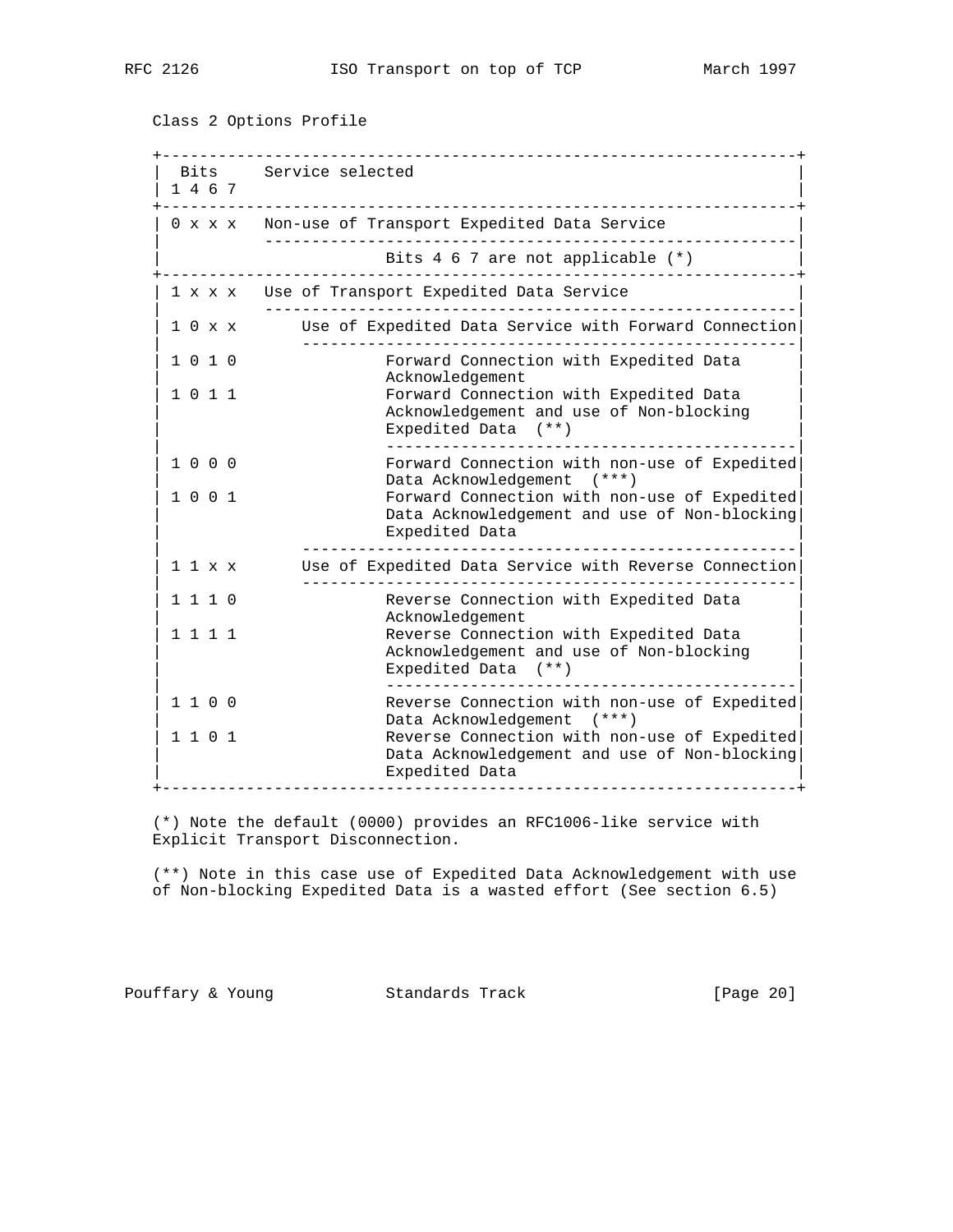(\*\*\*) Note in this case Normal and Expedited Data TPDU are not synchronised. (See section 6.6)

6.7 Class 2 Expedited Data Acknowledgement

 The Protocol specified in this document does not define any relationship between use of "Expedited Data Acknowledgement" option and use of "Non-blocking Expedited Data" service.

 However please note that when using "Non-blocking Expedited Data" service it is a wasted effort to use "Expedited Data Acknowledgement", since ED TPDUs are duplicated and sent on both the Normal Data and Expedited Data TCP connections.

6.8 Class 2 Normal Data and Expedited Data handling

 There exist two separate application requirements for using Expedited Data:

- 1- Synchronisation of the order of delivery between Normal and Expedited Data TPDU.
- 2- Independence of Normal and Expedited data channels. A busy Normal Data channel should not block an Expedited Data channel.

 The protocol described in this document can accommodate both requirements, separately or in combination.

### Synchronisation:

 If synchronised order of delivery between Normal and Expedited Data TPDU is required then use of either "Expedited Data Acknowledgement" TPDU or use of the "Non-blocking Expedited Data" service must be negotiated during connection establishment.

 If synchronised order of delivery between Normal and Expedited Data TPDU is not required then non-use of "Expedited Data Acknowledgement" need not be negotiated during connection establishment.

Independence:

 If Independence of Normal and Expedited data channels is required then Forward or Reverse connection must be negotiated during connection establishment. Expedited data TPDU must be sent on the Expedited data channel.

Pouffary & Young Standards Track [Page 21]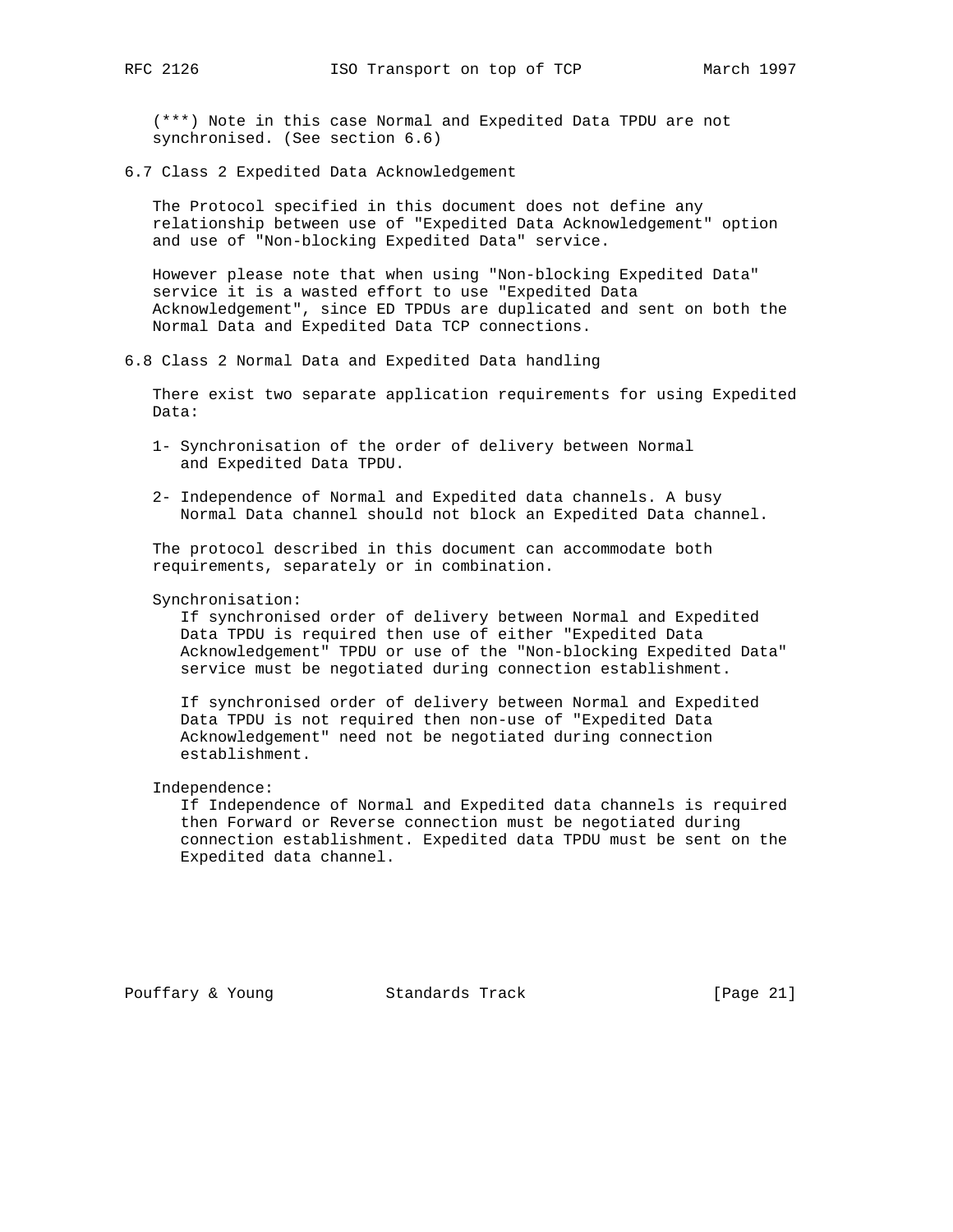If Independence of Normal and Expedited data channels is not required then Forward connection should be negotiated during connection establishment and the Expedited data channels should never be established. Expedited data TPDU is then sent inband on the Normal data channel.

 Finally please note that independence of Normal and Expedited data channels without synchronisation relaxes the Transport Service definition of Expedited data and is not consistent with ISO 8072.

### 6.9 Class 2 Forward Connection procedure

 As defined in ISO 8073, when "Forward Connection" (Splitting and Recombining) procedure is used for Expedited Data transmission, ED TPDU must only be sent over an outgoing NS-provider TCP connection.

 As defined in ISO 8073, this document does not mandates use of the Splitting procedure for Expedited Data transmission. The Recombination procedure, which associates Data (normal and expedited) TPDUs arriving for a transport connection over two TCP connections must be handled.

 It is legal to send Expedited Data TPDU inband on the Normal Data TCP connection.

 Please note that the protocol specified in this document does not define when an Expedited Data TCP connection should be established. This is an implementation choice.

 When using "Non-blocking Expedited Data" service it is recommended to not delay establishing Expedited Data TCP connection.

# 6.10 TPKT

This document specifies the value of the TPKT reserved field.

 Implementation should not interpret and act upon any value in a reserved field. To avoid Interoperability issues with RFC1006, this field should be ignored on input.

7. Rationale - Interoperability with RFC1006

 We have chosen to maintain the same TPKT protocol version in ITOT as in RFC1006 (version 3). The reason for this decision is that the changes in this document do not conflict with RFC1006. If we were to change the protocol version we would prevent existing RFC1006 implementations which mandate version 3 from interoperating with the protocol defined in this document.

Pouffary & Young Standards Track [Page 22]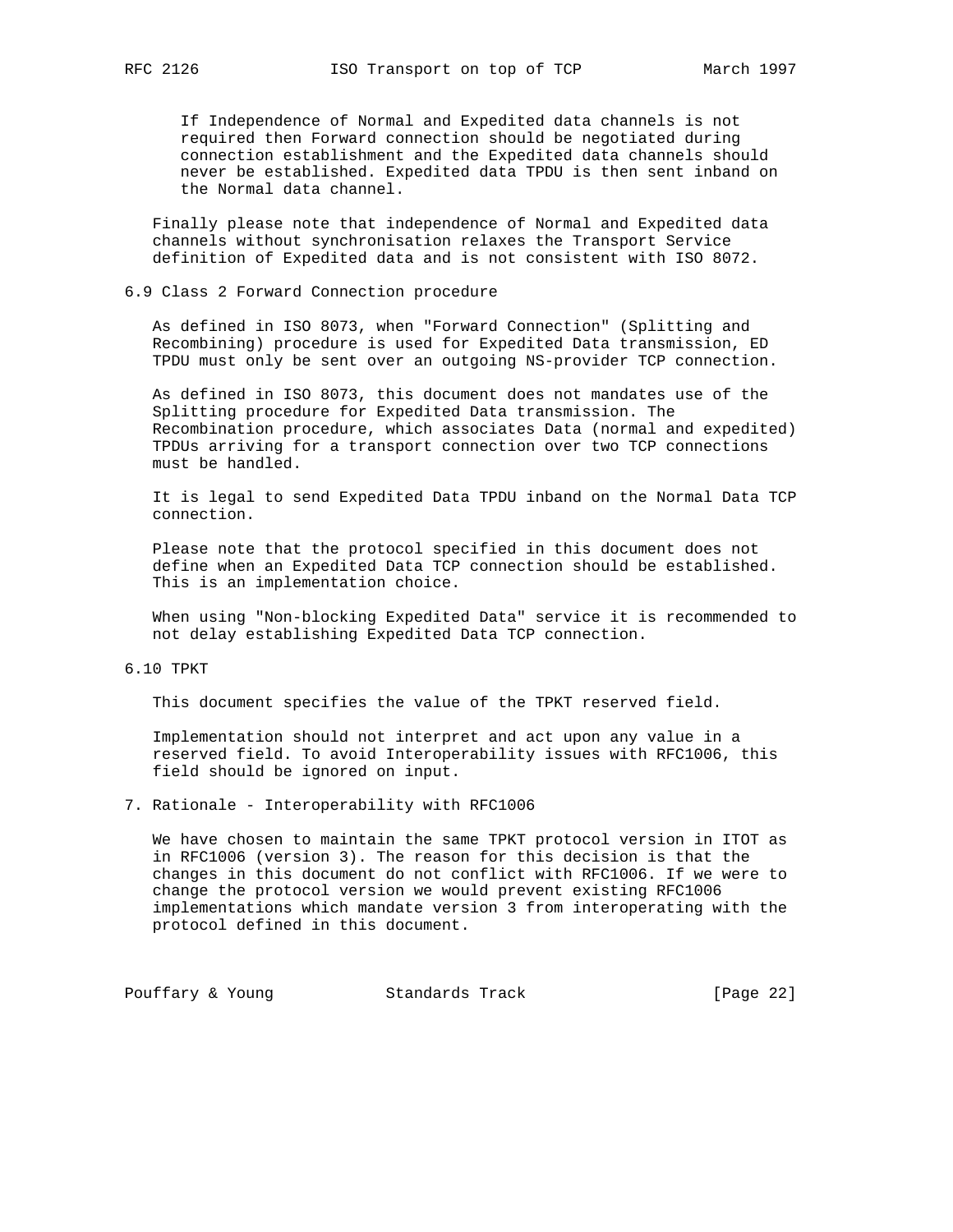One consequence of this decision relates to class negotiation. The protocol described in this document introduces Class 2 over TCP, and it therefore introduces the need to be able to perform class negotiation between Class 2 and Class 0. While all Transport implementations should be able to handle Class negotiation, we recognise that some RFC1006 implementations cannot. Therefore Implementors should be aware that Class 2 Connect Request (with no Alternative class) could be accepted with a Class 0 Connect Confirm, at which point the Connect Confirm should be rejected as specified in ISO 8073.

8. Security Considerations

 Security issues are not specifically addressed in this document. Operation of this protocol is no more and no less secure than operation of TCP and ISO 8073 protocols. The reader is directed there for further reading.

Acknowledgements

 The authors are pleased to acknowledge the suggestions and comments of Harald T. Alvestrand, Jim Bound, John Day, Mike Dyer, Peter Furniss, Dan Harrington, Steve Kille, Keith G. Knightson, Keith Sklower, Matt Thomas, Robert Watson and many other members of the IETF TOSI mailing list. The support of Allison Mankin of the IESG was essential.

References

- [ISO8072] ISO. "International Standard 8072. Information Processing Systems - Open Systems Interconnection: Transport Service Definition."
- [ISO8073] ISO. "International Standard 8073. Information Processing Systems - Open Systems Interconnection: Transport Protocol Specification." ISO 8073:1992 and 8073:1992/Amd.5:1995.
- [ISO8348] ISO. "International Standard 8348. Information Processing Systems - Open Systems Interconnection: Network Service Definition."
- [RFC791] Postel, J., "Internet Protocol", STD 5, RFC 791, September 1981.
- [RFC793] Postel, J., "Transmission Control Protocol", STD 7, RFC 793, September 1981.

Pouffary & Young Standards Track [Page 23]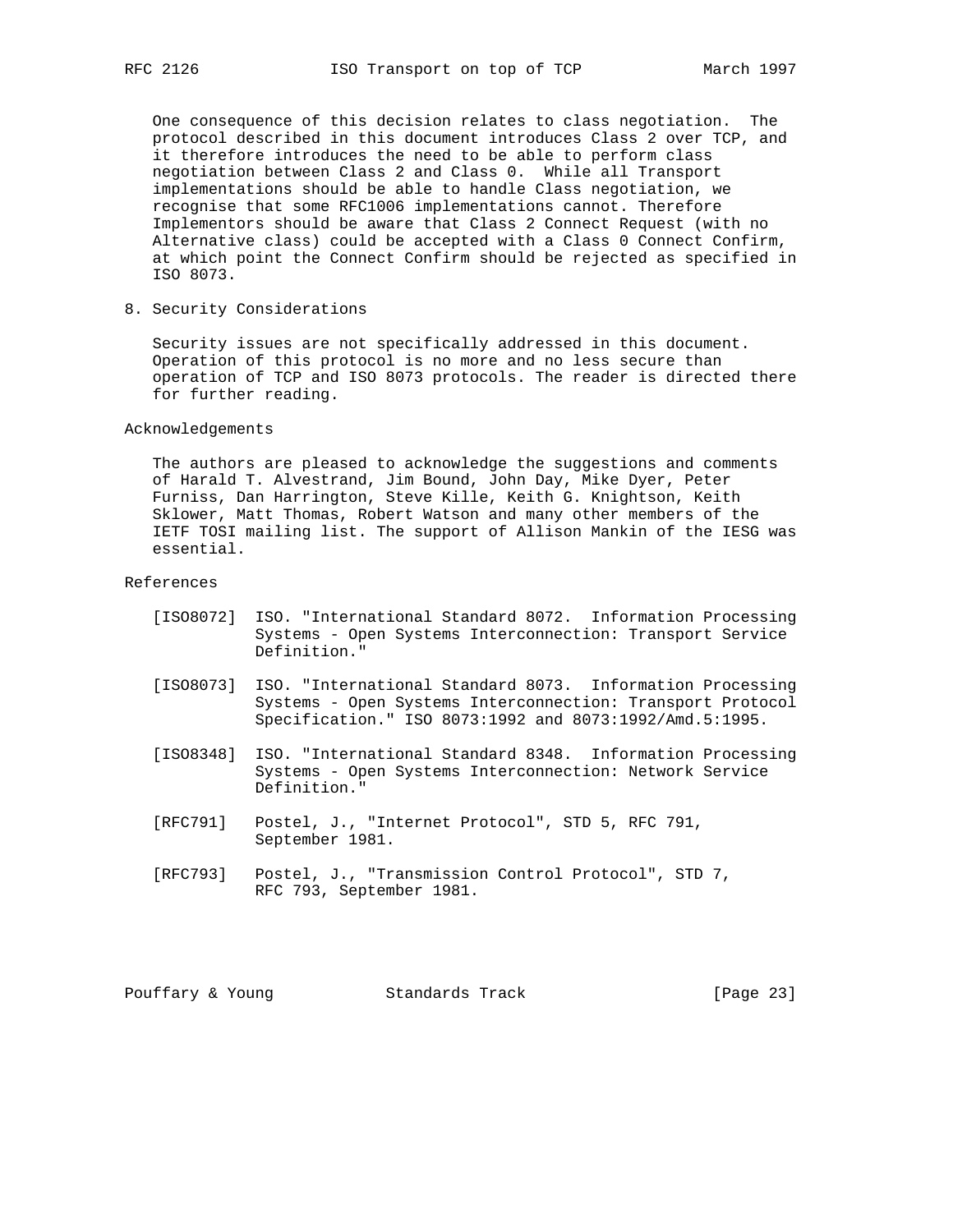- [RFC896] Nagle, J., "Congestion Control in IP/TCP Inertnetworks", RFC 896, January 1984.
- [RFC1006] Rose, M., and D. Cass, "ISO Transport Services on Top of the TCP Version 3", STD 35, RFC 1006, May 1987.
- [RFC1277] Hardcastle-Kille, S., "Encoding Network Addresses to support operation over non-OSI lower layers", RFC 1277, November 1991.
- [RFC1278] Hardcastle-Kille, S., "String encoding of Presentation Address", RFC 1278, November 1991.

 A string encoding of Presentation Address update to RFC1278, Work in Progress.

- [RFC1859] Pouffary, Y., "ISO Transport Class 2 Non-use of Explicit Flow Control over TCP - RFC1006 extension", RFC 1859, October 1995.
- [IPV6] Deering, S., and R. Hinden, "Internet Protocol, Version 6 (IPv6) Specification", RFC 1883, December 1995.

 Hinden,, R., and S. Deeing, "IP Version 6 Addressing Architecture", RFC 1884, December 1995.

 Bound, J., Carpenter, B., Harrington, D., Houldsworth, J., and A. Lloyd, "OSI NSAPs and IPv6", RFC 1888, August 1996.

Pouffary & Young Standards Track [Page 24]